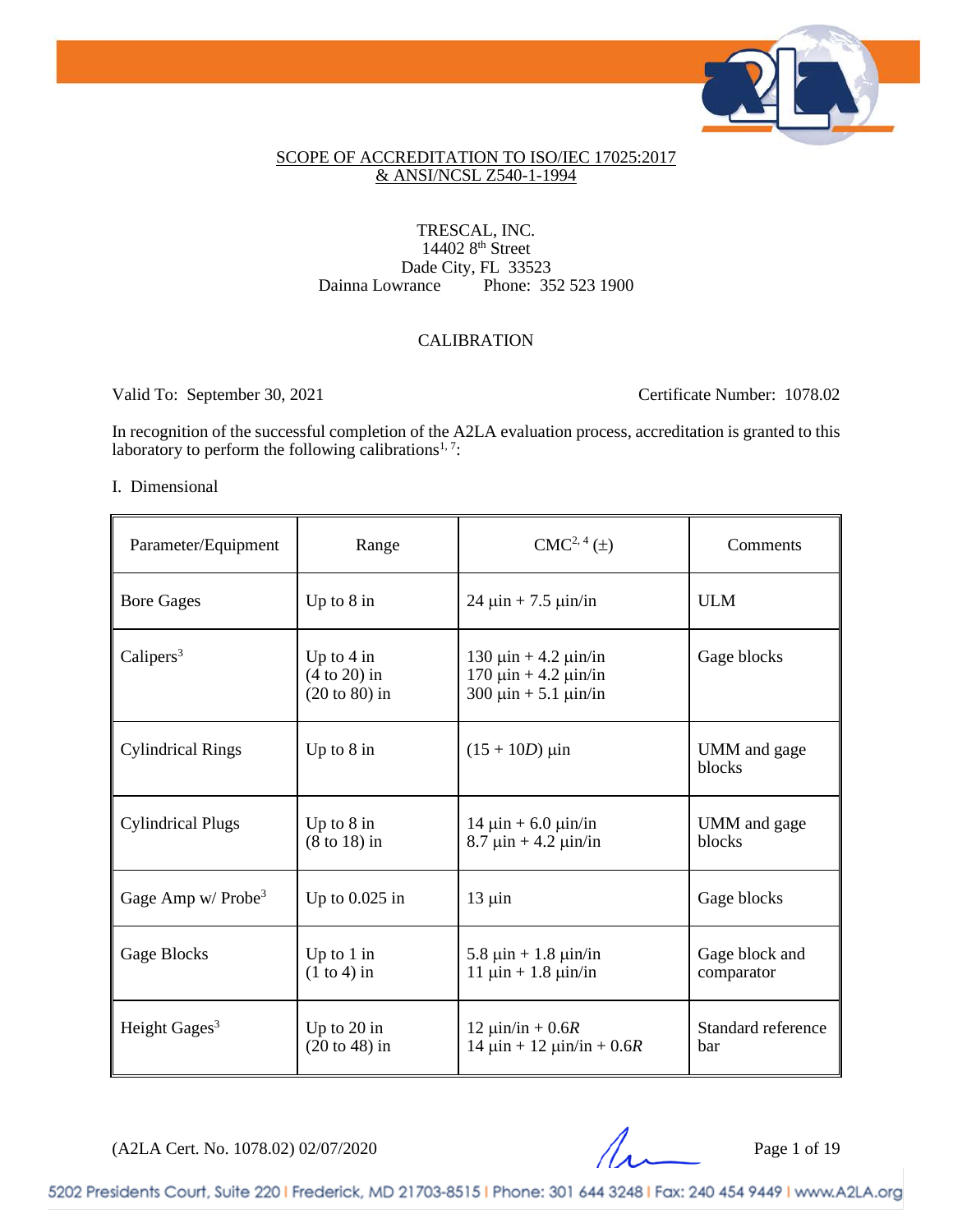| Parameter/Equipment                | Range                                    | $CMC2, 4(\pm)$                                                            | Comments                                                |
|------------------------------------|------------------------------------------|---------------------------------------------------------------------------|---------------------------------------------------------|
| Indicators <sup>3</sup>            | Up to $2$ in                             | $(0.6R + 40L) \,\mu$ in                                                   | Indicator calibrator                                    |
| Indicator Calibrators <sup>3</sup> | Up to $4$ in                             | $0.6R + 19 \mu$ in                                                        | Gage amp w/ probe                                       |
| <b>Length Standards</b>            | Up to $8$ in<br>$(8 \text{ to } 18)$ in  | $14 \mu$ in + 6.0 $\mu$ in/in<br>$8.7 \,\text{µin} + 4.2 \,\text{µin/in}$ | Universal measuring<br>machine (UMM) and<br>gage blocks |
| Micrometers-                       |                                          |                                                                           |                                                         |
| Depth <sup>3</sup>                 | Up to $12$ in                            | 40 $\mu$ in/in + 0.6 <i>R</i>                                             | Gage blocks                                             |
| Inside                             | Up to $8$ in<br>$(8 \text{ to } 18)$ in  | $14 \mu$ in + 6.0 $\mu$ in/in<br>$8.7 \,\text{µin} + 4.2 \,\text{µin/in}$ | UMM and gage<br>blocks                                  |
| Outside <sup>3</sup>               | Up to $4$ in<br>$(4 to 20)$ in           | 58 $\mu$ in + 4.7 $\mu$ in/in<br>$140 \mu$ in + 4.7 $\mu$ in/in           | Gage blocks                                             |
| Groove <sup>3</sup>                | Up to $4$ in                             | 40 $\mu$ in/in + 0.6 <i>R</i>                                             | Gage blocks                                             |
| Optical Comparators $3 -$          |                                          |                                                                           |                                                         |
| Squareness                         | $(0 \text{ to } 360)$ °                  | $2^{\prime}$                                                              | Calibration sphere                                      |
| Linear                             | Up to $12$ in                            | $0.0002$ in                                                               | Glass scale                                             |
| Magnification                      | $10x$ , $20x$ , $50x$ , $62.5x$ , $100x$ | $0.00012$ in                                                              | Calibration sphere w/<br>overlay                        |
| Protractors <sup>3</sup>           | $(0 \text{ to } 180)$ °                  | $0.0076$ °                                                                | Sine bar and gage<br>blocks                             |
| Rules/Linear Scales <sup>3</sup>   | Up to 24 in                              | $2200 \mu \text{in} + 11 \mu \text{in/in}$                                | Digiscope master<br>rule                                |

(A2LA Cert. No. 1078.02) 02/07/2020 Page 2 of 19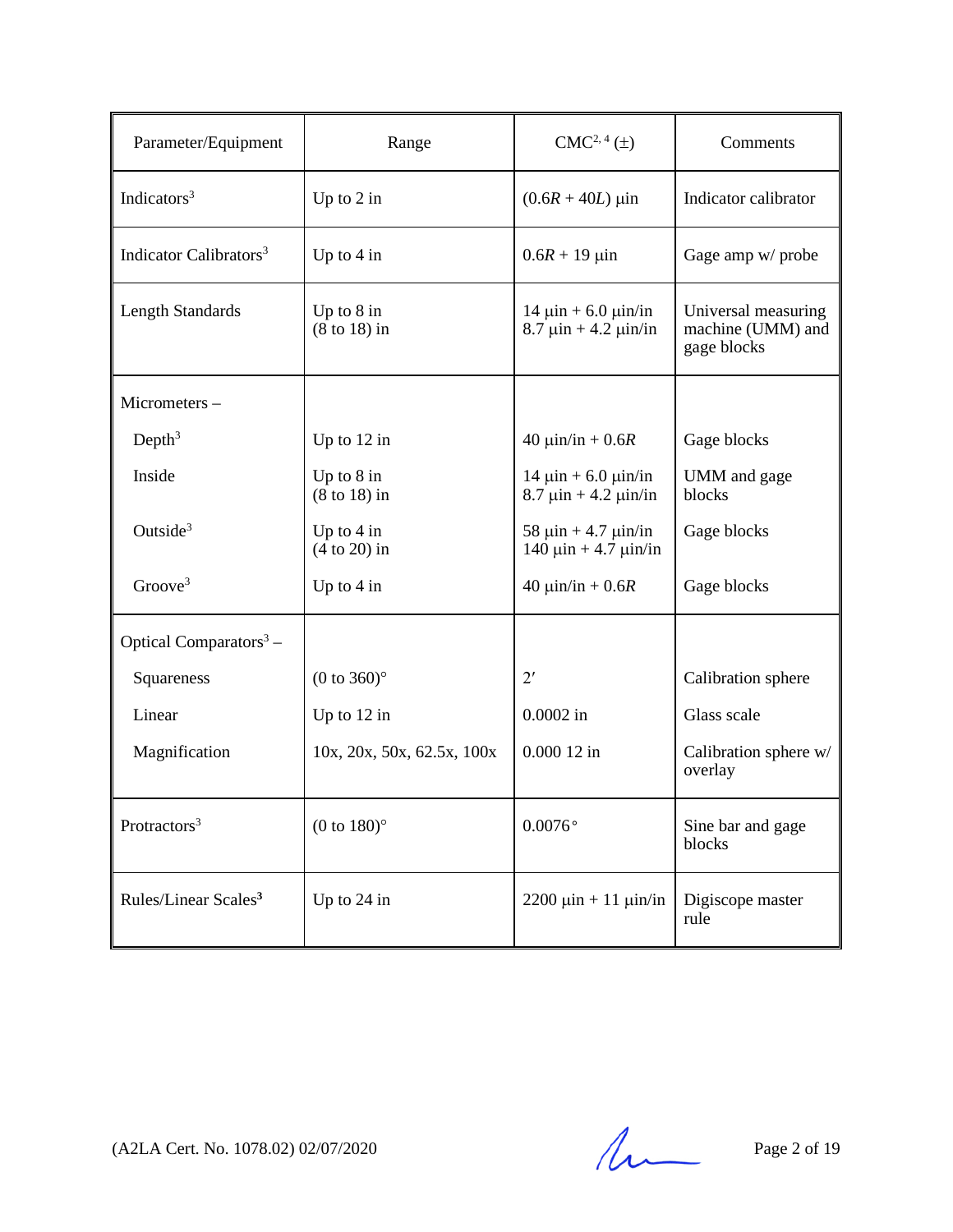| Parameter/Equipment                  | Range                                                            | $CMC2, 4(\pm)$                                                            | Comments                                            |
|--------------------------------------|------------------------------------------------------------------|---------------------------------------------------------------------------|-----------------------------------------------------|
| Surface Plate <sup>3</sup> –         |                                                                  |                                                                           |                                                     |
| <b>Flatness</b>                      | 24 in $\times$ 24 in to<br>72 in $\times$ 144 in                 | $8\sqrt{D}$ µin                                                           | Level meters $(D)$ is<br>the diagonal in<br>inches) |
| Repeatability                        | $6 \text{ in } \times 6 \text{ in } \text{to}$<br>72 in x 144 in | $34 \mu$ in                                                               | Repeat-O-Meter                                      |
| Tape Measures <sup>3</sup>           | Up to 50 ft                                                      | $(0.08 + 0.003L)$ in                                                      | Master rule                                         |
| Threaded Plug Gages -                |                                                                  |                                                                           |                                                     |
| Simple Pitch Diameter                | Up to $14$ in<br>(5 to 80) TPI                                   | $(110 + 9D) \mu$ in                                                       | UMM, thread wires                                   |
| <b>Major Diameter</b>                | Up to $8$ in<br>$(8 \text{ to } 14)$ in                          | $14 \mu$ in + 6.0 $\mu$ in/in<br>$8.7 \,\text{µin} + 4.2 \,\text{µin/in}$ | <b>UMM</b>                                          |
| Adjustable Thread Rings <sup>4</sup> | Up to $14$ in                                                    | X (Set Plug Tolerance)                                                    | Set using master<br>plug gages                      |

# II. Electrical – DC/Low Frequency

| Parameter/Range                      | Frequency                                                                                                                                                                          | $CMC2, 5(\pm)$                                                                                                                                | <b>Comments</b> |
|--------------------------------------|------------------------------------------------------------------------------------------------------------------------------------------------------------------------------------|-----------------------------------------------------------------------------------------------------------------------------------------------|-----------------|
| $AC$ Current – Generate <sup>3</sup> |                                                                                                                                                                                    |                                                                                                                                               |                 |
| $(29 \text{ to } 330) \mu\text{A}$   | $(10 \text{ to } 20)$ Hz<br>$(20 \text{ to } 45) \text{ Hz}$<br>45 Hz to 1 kHz<br>(1 to 5) kHz<br>$(5 \text{ to } 10) \text{ kHz}$<br>$(10 to 30)$ kHz                             | $0.16\% + 0.1 \mu A$<br>$0.12 % + 0.1 \mu A$<br>$0.1 % + 0.1 \mu A$<br>$0.24 % + 0.15 \mu A$<br>$0.62 \% + 0.2 \mu A$<br>$1.3 % + 0.4 \mu A$  | Fluke $5520A$   |
| 330 µA to 3.3 mA                     | $(10 \text{ to } 20)$ Hz<br>$(20 \text{ to } 45) \text{ Hz}$<br>45 Hz to 1 kHz<br>$(1 \text{ to } 5)$ kHz<br>$(5 \text{ to } 10) \text{ kHz}$<br>$(10 \text{ to } 30) \text{ kHz}$ | $0.16\% + 0.15 \mu A$<br>$0.1\% + 0.15 \mu A$<br>$0.08\% + 0.15 \mu A$<br>$0.16\% + 0.2 \mu A$<br>$0.38\% + 0.3 \mu A$<br>$0.8\% + 0.6 \mu A$ |                 |

(A2LA Cert. No. 1078.02) 02/07/2020 Page 3 of 19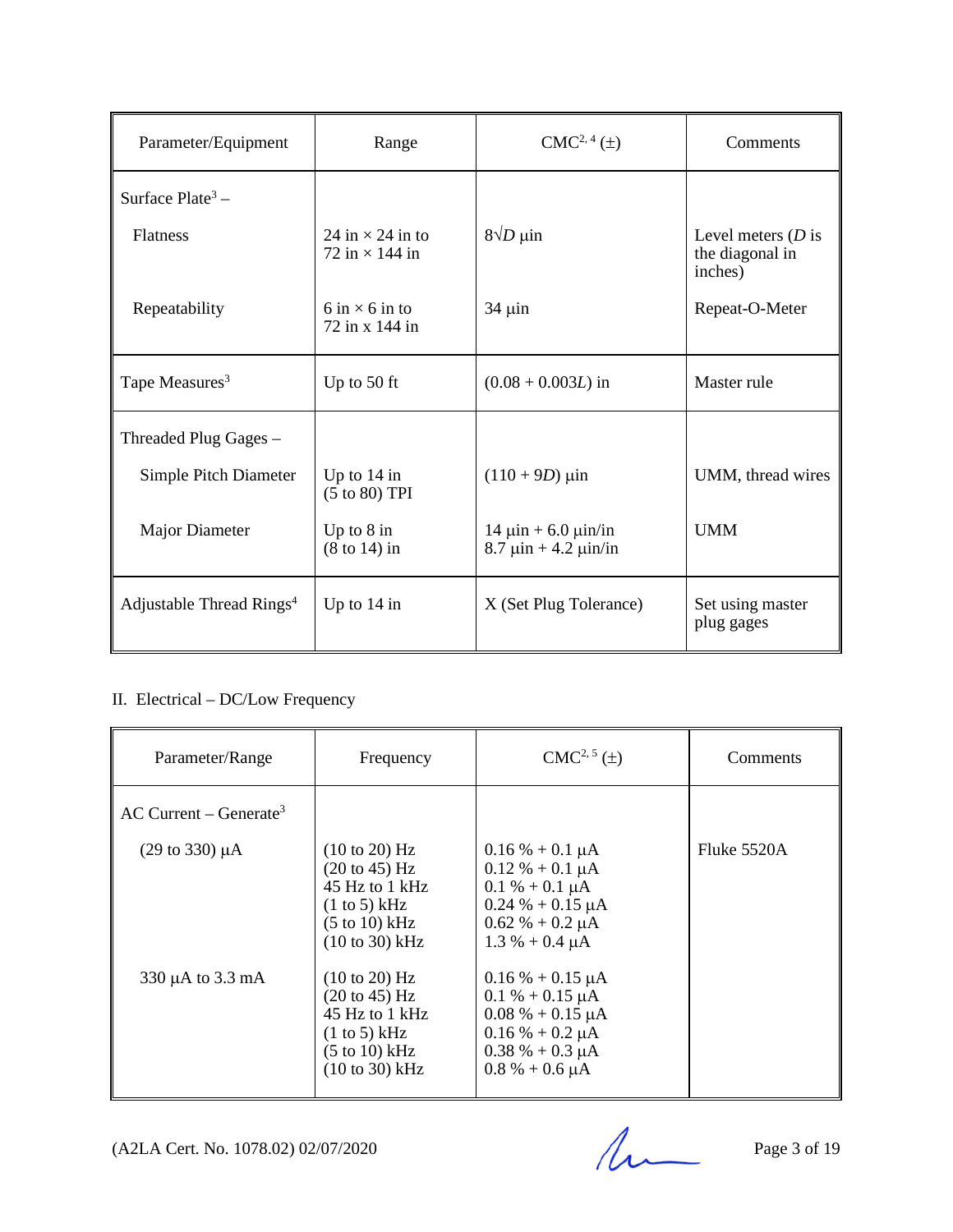| Parameter/Range                                | Frequency                                                                                                                     | $CMC2, 4, 5(\pm)$                                                                                                                                     | Comments                    |
|------------------------------------------------|-------------------------------------------------------------------------------------------------------------------------------|-------------------------------------------------------------------------------------------------------------------------------------------------------|-----------------------------|
| $AC$ Current – Generate <sup>3</sup><br>(cont) |                                                                                                                               |                                                                                                                                                       |                             |
| $(3.3 \text{ to } 33) \text{ mA}$              | $(10 \text{ to } 20)$ Hz<br>$(20 \text{ to } 45)$ Hz<br>45 Hz to 1 kHz<br>(1 to 5) kHz<br>$(5 to 10)$ kHz<br>$(10 to 30)$ kHz | $0.14 \% + 2 \mu A$<br>$0.07 % + 2 \mu A$<br>$0.031 \% + 2 \mu A$<br>$0.062 \% + 2 \mu A$<br>$0.16\% + 3 \mu A$<br>$0.31 \% + 4 \mu A$                | Fluke 5520A                 |
| (33 to 330) mA                                 | (10 to 20) Hz<br>(20 to 45) Hz<br>45 Hz to 1 kHz<br>(1 to 5) kHz<br>$(5 \text{ to } 10) \text{ kHz}$<br>$(10 to 30)$ kHz      | $0.14 % + 20 \mu A$<br>$0.07 % + 20 \mu A$<br>$0.032 \% + 20 \mu A$<br>$0.08\% + 50 \mu A$<br>$0.16\% + 0.12 \text{ mA}$<br>$0.31\% + 0.2 \text{ mA}$ |                             |
| 330 mA to 1.1 A                                | $(10 \text{ to } 45)$ Hz<br>45 Hz to 1 kHz<br>(1 to 5) kHz<br>$(5 to 10)$ kHz                                                 | $0.14\% + 0.1 \text{ mA}$<br>$0.039\% + 0.1 \text{ mA}$<br>$0.46% + 1 mA$<br>$2.0% + 5mA$                                                             |                             |
| $(1.1 \text{ to } 3)$ A                        | $(10 \text{ to } 45)$ Hz<br>45 Hz to 1 kHz<br>(1 to 5) kHz<br>$(5 \text{ to } 10) \text{ kHz}$                                | $0.14\% + 0.1 \text{ mA}$<br>$0.047 \% + 0.1 mA$<br>$0.46% + 1 mA$<br>$1.9\% + 5 \text{ mA}$                                                          |                             |
| $(3 \text{ to } 11)$ A                         | (45 to 100) Hz<br>100 Hz to 1 kHz<br>(1 to 5) kHz                                                                             | $0.048 \% + 5 mA$<br>$0.081\% + 2mA$<br>$2.4% + 2mA$                                                                                                  |                             |
| $(11 \text{ to } 20.5)$ A                      | $(45 \text{ to } 100) \text{ Hz}$<br>100 Hz to 1 kHz<br>(1 to 5) kHz                                                          | $0.095% + 5mA$<br>$0.12 \% + 5 mA$<br>$2.4 % + 5 mA$                                                                                                  |                             |
| 20.5 A to 1 kA                                 | $(45 \text{ to } 65) \text{ kHz}$<br>$(65$ to $440)$ kHz                                                                      | 0.39 %<br>0.94 %                                                                                                                                      | Fluke 5520A<br>w/5500A coil |

 $(A2LA$  Cert. No. 1078.02) 02/07/2020 Page 4 of 19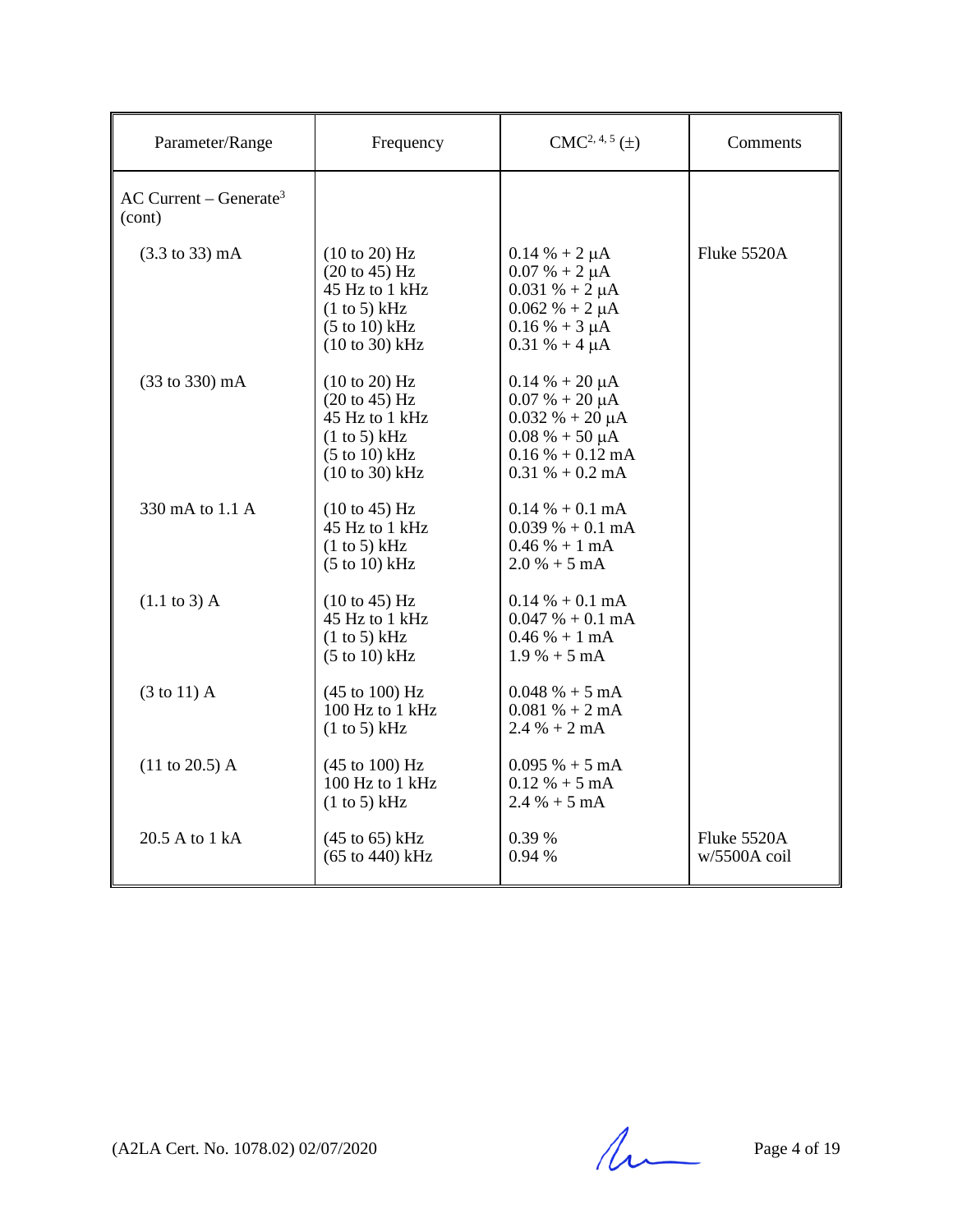| Parameter/Range                     | Frequency                                                                                                                                                                                                                  | $CMC2, 5(\pm)$                                                                                                                                                                | Comments        |
|-------------------------------------|----------------------------------------------------------------------------------------------------------------------------------------------------------------------------------------------------------------------------|-------------------------------------------------------------------------------------------------------------------------------------------------------------------------------|-----------------|
| $AC$ Current – Measure <sup>3</sup> |                                                                                                                                                                                                                            |                                                                                                                                                                               |                 |
| Up to $100 \mu A$                   | $(10 \text{ to } 20)$ Hz<br>$(20 \text{ to } 45) \text{ Hz}$<br>(45 to 100) Hz<br>100 Hz to 5 kHz                                                                                                                          | $0.46\% + 0.03 \mu A$<br>$0.18 \% + 0.03 \mu A$<br>$0.073 \% + 0.03 \mu A$<br>$0.073 \% + 0.03 \mu A$                                                                         | <b>HP 3458A</b> |
| $1 \text{ mA}$                      | $(10 \text{ to } 20)$ Hz<br>$(20 \text{ to } 45) \text{ Hz}$<br>$(45 \text{ to } 100) \text{ Hz}$<br>100 Hz to 5 kHz<br>$(5 to 20)$ kHz<br>$(20 \text{ to } 50)$ kHz<br>$(50 \text{ to } 100) \text{ kHz}$                 | $0.46 \% + 0.2 \mu A$<br>$0.18 \% + 0.2 \mu A$<br>$0.072 \% + 0.2 \mu A$<br>$0.043 \% + 0.2 \mu A$<br>$0.072 \% + 0.2 \mu A$<br>$0.46 \% + 0.4 \mu A$<br>$0.64\% + 1.5 \mu A$ |                 |
| $10 \text{ mA}$                     | (10 to 20) Hz<br>$(20 \text{ to } 45)$ Hz<br>$(45 \text{ to } 100) \text{ Hz}$<br>100 Hz to 5 kHz<br>$(5 to 20)$ kHz<br>$(20 \text{ to } 50)$ kHz<br>$(50 \text{ to } 100) \text{ kHz}$                                    | $0.46 \% + 2 \mu A$<br>$0.18 \% + 2 \mu A$<br>$0.072 \% + 2 \mu A$<br>$0.043 \% + 2 \mu A$<br>$0.072 \% + 2 \mu A$<br>$0.46 \% + 4 \mu A$<br>$0.64 \% + 15 \mu A$             |                 |
| $100 \text{ mA}$                    | (10 to 20) Hz<br>$(20 \text{ to } 45) \text{ Hz}$<br>$(45 \text{ to } 100) \text{ Hz}$<br>$100$ Hz to 5 kHz<br>$(5 \text{ to } 20) \text{ kHz}$<br>$(20 \text{ to } 50) \text{ kHz}$<br>$(50 \text{ to } 100) \text{ kHz}$ | $0.46 \% + 20 \mu A$<br>$0.18 \% + 20 \mu A$<br>$0.072 \% + 20 \mu A$<br>$0.043 \% + 20 \mu A$<br>$0.072 \% + 20 \mu A$<br>$0.46 \% + 40 \mu A$<br>$0.64\% + 0.25 \text{ mA}$ |                 |
| $100 \text{ mA}$ to $1 \text{ A}$   | (10 to 20) Hz<br>$(20 \text{ to } 45)$ Hz<br>$(45 \text{ to } 100) \text{ Hz}$<br>100 Hz to 5 kHz<br>$(5 to 20)$ kHz<br>$(20 \text{ to } 50)$ kHz                                                                          | $0.46\% + 0.2 \text{ mA}$<br>$0.19\% + 0.2 \text{ mA}$<br>$0.1 % + 0.2 mA$<br>$0.13 % + 0.2 mA$<br>$0.35\% + 0.2 \text{ mA}$<br>$1.2 % + 0.4 mA$                              |                 |
| $(1 to 3)$ A                        | 10 Hz to 5 kHz<br>$(5 \text{ to } 10) \text{ kHz}$                                                                                                                                                                         | $0.18 % + 2 mA$<br>$0.41\% + 22 \text{ mA}$                                                                                                                                   |                 |
| $(3 \text{ to } 10)$ A              | 10 Hz to 5 kHz<br>$(5 to 10)$ kHz                                                                                                                                                                                          | $0.18 \% + 6 mA$<br>$0.41\% + 70 \text{ mA}$                                                                                                                                  | Fluke 8845A     |

(A2LA Cert. No. 1078.02) 02/07/2020 Page 5 of 19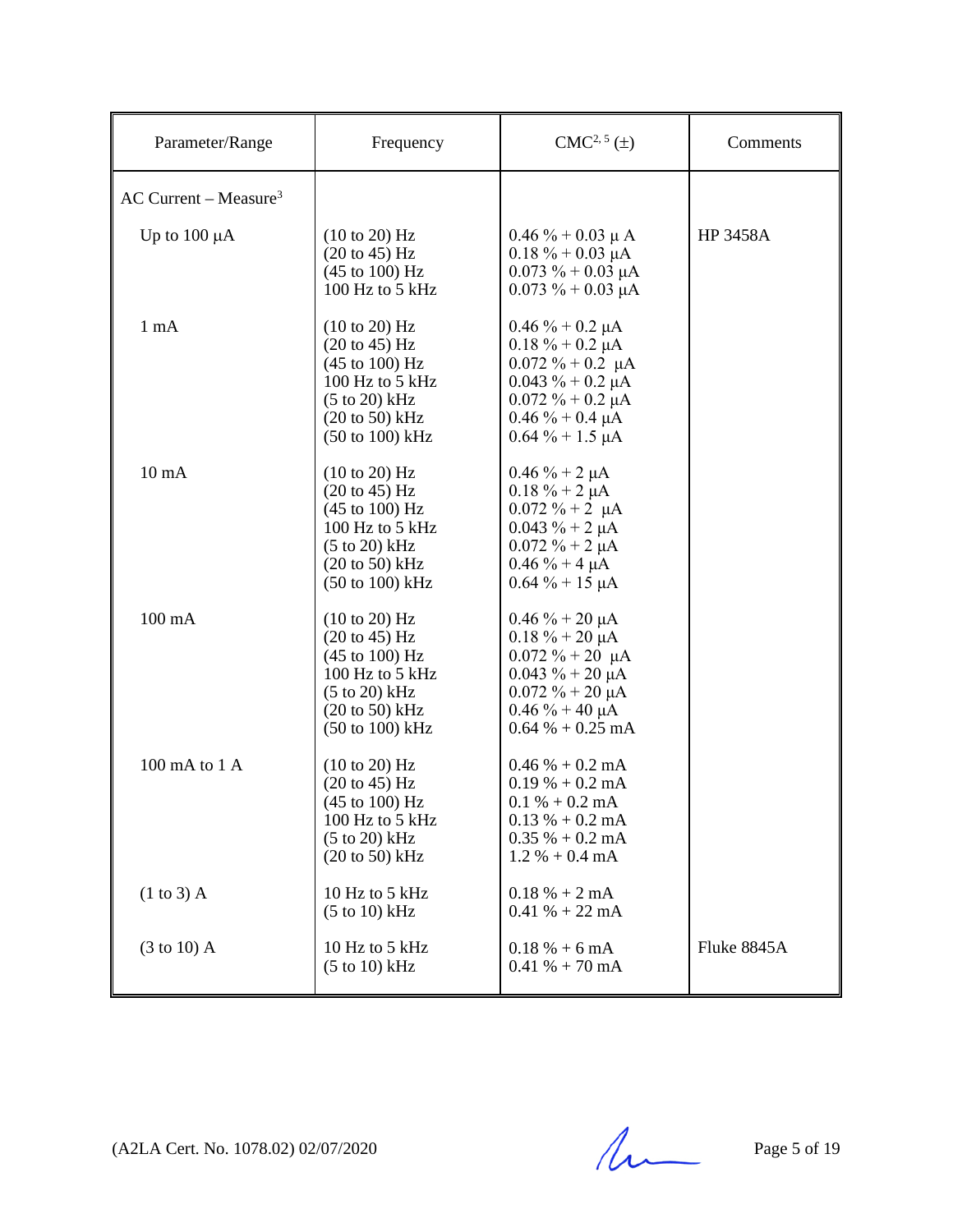| Parameter/Range                                                                                                                                                                                                                                                         | Frequency                                            | $CMC2, 4, 5(\pm)$                                                       | Comments     |
|-------------------------------------------------------------------------------------------------------------------------------------------------------------------------------------------------------------------------------------------------------------------------|------------------------------------------------------|-------------------------------------------------------------------------|--------------|
| AC High Voltage -<br>Measure <sup>3</sup>                                                                                                                                                                                                                               |                                                      |                                                                         |              |
| $(1 \text{ to } 2)$ kV <sub>peak</sub>                                                                                                                                                                                                                                  | (20 to 100) Hz<br>(100 to 400) Hz                    | $0.1\% + 0.12\%$ rng<br>$0.46\% + 0.12\%$ rng                           | Vitrek 4620B |
| $(2 \text{ to } 20)$ kV <sub>peak</sub>                                                                                                                                                                                                                                 | (2 to 100) Hz                                        | $0.23 \% + 0.12 \%$ rng                                                 |              |
| AC Power <sup>3</sup> –                                                                                                                                                                                                                                                 |                                                      |                                                                         |              |
| $PF = 1$                                                                                                                                                                                                                                                                |                                                      |                                                                         |              |
| $(3.3 \text{ to } 9) \text{ mA}$<br>$(9 \text{ to } 33) \text{ mA}$<br>$(33 \text{ to } 90) \text{ mA}$<br>$(90 \text{ to } 330) \text{ mA}$<br>330 mA to 0.9 A<br>$(0.9 \text{ to } 2.2)$ A<br>$(2.2 \text{ to } 4.5) \text{ A}$<br>$(4.5 \text{ to } 20.5) \text{ A}$ | $(10 \text{ to } 65)$ Hz<br>33 mV to 1020 V          | 0.15%<br>0.13 %<br>0.15%<br>0.13 %<br>0.19%<br>0.18%<br>0.29 %<br>0.18% | Fluke 5520A  |
| $(3.3 \text{ to } 9) \text{ mA}$<br>$(9 \text{ to } 33) \text{ mA}$<br>$(33 \text{ to } 90) \text{ mA}$<br>$(90 \text{ to } 330) \text{ mA}$<br>330 mA to 0.9 A<br>$(0.9 \text{ to } 2.2)$ A<br>$(2.2 \text{ to } 4.5) \text{ A}$<br>$(4.5 \text{ to } 20.5) \text{ A}$ | $(65 \text{ to } 500) \text{ Hz}$<br>33 mV to 1020 V | 0.10%<br>0.07%<br>0.10 %<br>0.12%<br>0.09%<br>0.08%<br>0.18%<br>0.18%   |              |
| $(3.3 \text{ to } 9) \text{ mA}$<br>$(9 \text{ to } 33) \text{ mA}$<br>$(33 \text{ to } 90) \text{ mA}$<br>(90 to 330) mA<br>330 mA to 0.9 A<br>$(0.9 \text{ to } 2.2)$ A<br>$(2.2 \text{ to } 4.5) \text{ A}$<br>$(4.5 \text{ to } 20.5) \text{ A}$                    | 500 Hz to 1 kHz<br>33 mV to 1020 V                   | 0.10%<br>0.07%<br>0.10 %<br>0.12%<br>0.09%<br>0.08%<br>0.18%<br>0.18%   |              |

(A2LA Cert. No. 1078.02) 02/07/2020 Page 6 of 19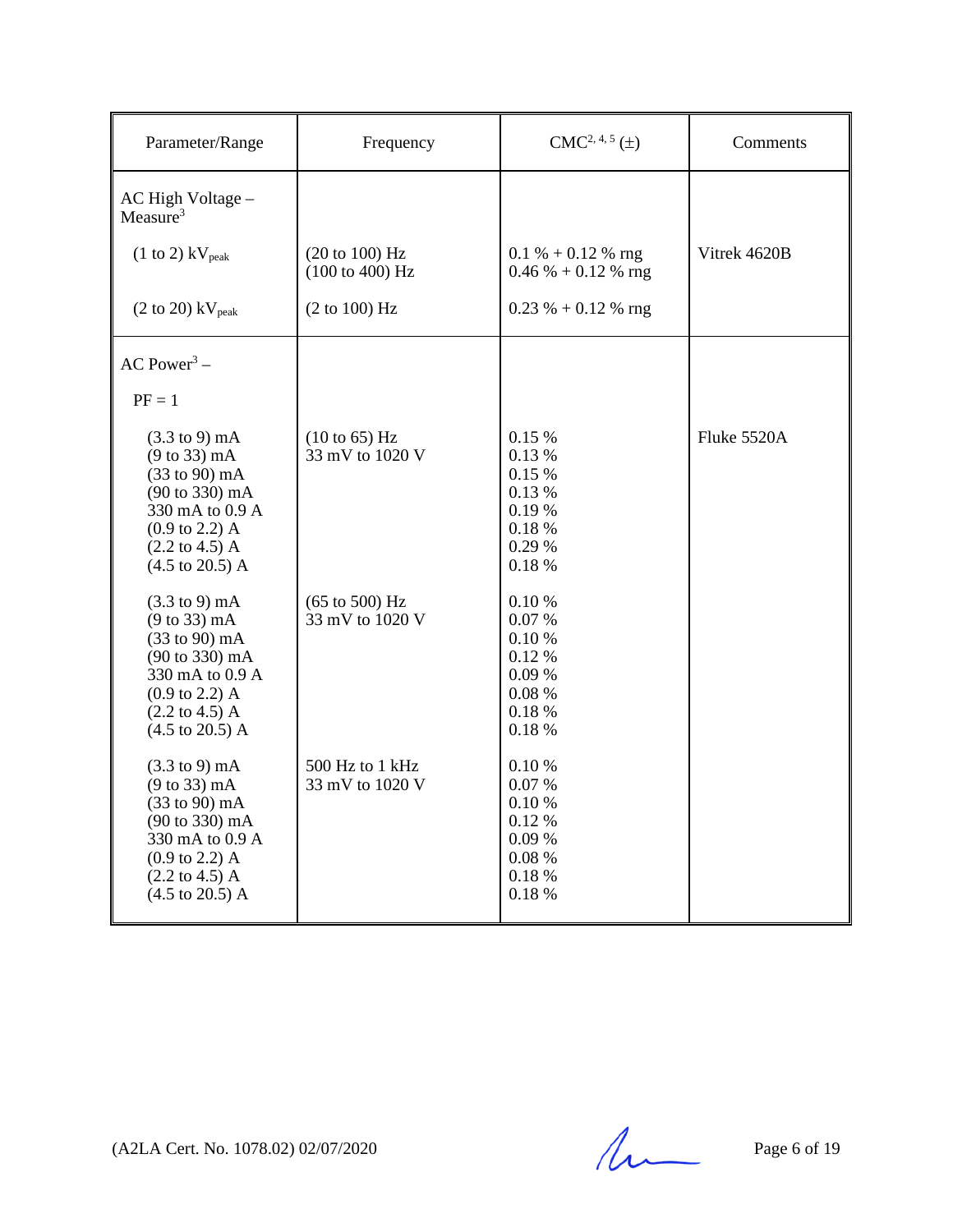| Parameter/Range                                                                                                                                                                                                                                                         | Frequency                                                                                                                                                                         | $CMC2, 4, 5(\pm)$                                                                                                                            | Comments    |
|-------------------------------------------------------------------------------------------------------------------------------------------------------------------------------------------------------------------------------------------------------------------------|-----------------------------------------------------------------------------------------------------------------------------------------------------------------------------------|----------------------------------------------------------------------------------------------------------------------------------------------|-------------|
| $AC Power3 - (cont)$<br>$PF = 1$                                                                                                                                                                                                                                        |                                                                                                                                                                                   |                                                                                                                                              |             |
| $(3.3 \text{ to } 9) \text{ mA}$<br>$(9 \text{ to } 33) \text{ mA}$<br>$(33 \text{ to } 90) \text{ mA}$<br>$(90 \text{ to } 330) \text{ mA}$<br>330 mA to 0.9 A<br>$(0.9 \text{ to } 2.2)$ A<br>$(2.2 \text{ to } 4.5) \text{ A}$<br>$(4.5 \text{ to } 20.5) \text{ A}$ | (1 to 5) kHz<br>33 mV to 1020 V                                                                                                                                                   | 0.14%<br>0.12 %<br>0.21 %<br>0.15 %<br>0.69%<br>0.56 %<br>2.5 %<br>2.5 %                                                                     | Fluke 5520A |
| $(3.3 \text{ to } 9) \text{ mA}$<br>$(9 \text{ to } 33) \text{ mA}$<br>$(33 \text{ to } 90) \text{ mA}$<br>$(90 \text{ to } 330) \text{ mA}$<br>330 mA to 0.9 A<br>$(0.9 \text{ to } 2.2)$ A                                                                            | $(5 to 10)$ kHz<br>33 mV to 1020 V                                                                                                                                                | 0.38 %<br>0.35 %<br>0.52 %<br>0.38 %<br>3.1 %<br>2.4 %                                                                                       |             |
| $(3.3 \text{ to } 9) \text{ mA}$<br>$(9 \text{ to } 33) \text{ mA}$<br>$(33 \text{ to } 90) \text{ mA}$<br>(90 to 330) mA                                                                                                                                               | $(10 to 30)$ kHz<br>33 mV to 1020 V                                                                                                                                               | 1.3%<br>1.2%<br>1.4 %<br>1.3%                                                                                                                |             |
| $AC$ Voltage – Generate <sup>3</sup>                                                                                                                                                                                                                                    |                                                                                                                                                                                   |                                                                                                                                              |             |
| $(1 to 33)$ mV                                                                                                                                                                                                                                                          | $(10 \text{ to } 45)$ Hz<br>45 Hz to 10 kHz<br>$(10 \text{ to } 20) \text{ kHz}$<br>$(20 \text{ to } 50)$ kHz<br>(50 to 100) kHz<br>$(100 \text{ to } 500) \text{ kHz}$           | $0.063 \% + 6 \mu V$<br>$0.017% + 6 \mu V$<br>$0.02\% + 6 \mu V$<br>$0.08\% + 6 \mu V$<br>$0.27 % + 12 \mu V$<br>$0.62 \% + 50 \mu V$        | Fluke 5520A |
| (33 to 330) mV                                                                                                                                                                                                                                                          | $(10 \text{ to } 45) \text{ Hz}$<br>45 Hz to 10 kHz<br>$(10 to 20)$ kHz<br>$(20 \text{ to } 50)$ kHz<br>$(50 \text{ to } 100) \text{ kHz}$<br>$(100 \text{ to } 500) \text{ kHz}$ | $0.023 \% + 8 \mu V$<br>$0.012 \% + 8 \mu V$<br>$0.013 \% + 8 \mu V$<br>$0.028 \% + 8 \mu V$<br>$0.062 \% + 32 \mu V$<br>$0.16 % + 70 \mu V$ |             |
| 330 mV to 3.3 V                                                                                                                                                                                                                                                         | $(10 \text{ to } 45)$ Hz<br>45 Hz to 10 kHz<br>$(10 to 20)$ kHz<br>$(20 \text{ to } 50)$ kHz<br>$(50 \text{ to } 100) \text{ kHz}$<br>$(100 \text{ to } 500) \text{ kHz}$         | $0.023 \% + 50 \mu V$<br>$0.012 \% + 60 \mu V$<br>$0.016\% + 60 \mu V$<br>$0.024 \% + 50 \mu V$<br>$0.055\% + 0.13$ mV<br>$0.19\% + 0.6$ mV  |             |

(A2LA Cert. No. 1078.02) 02/07/2020 Page 7 of 19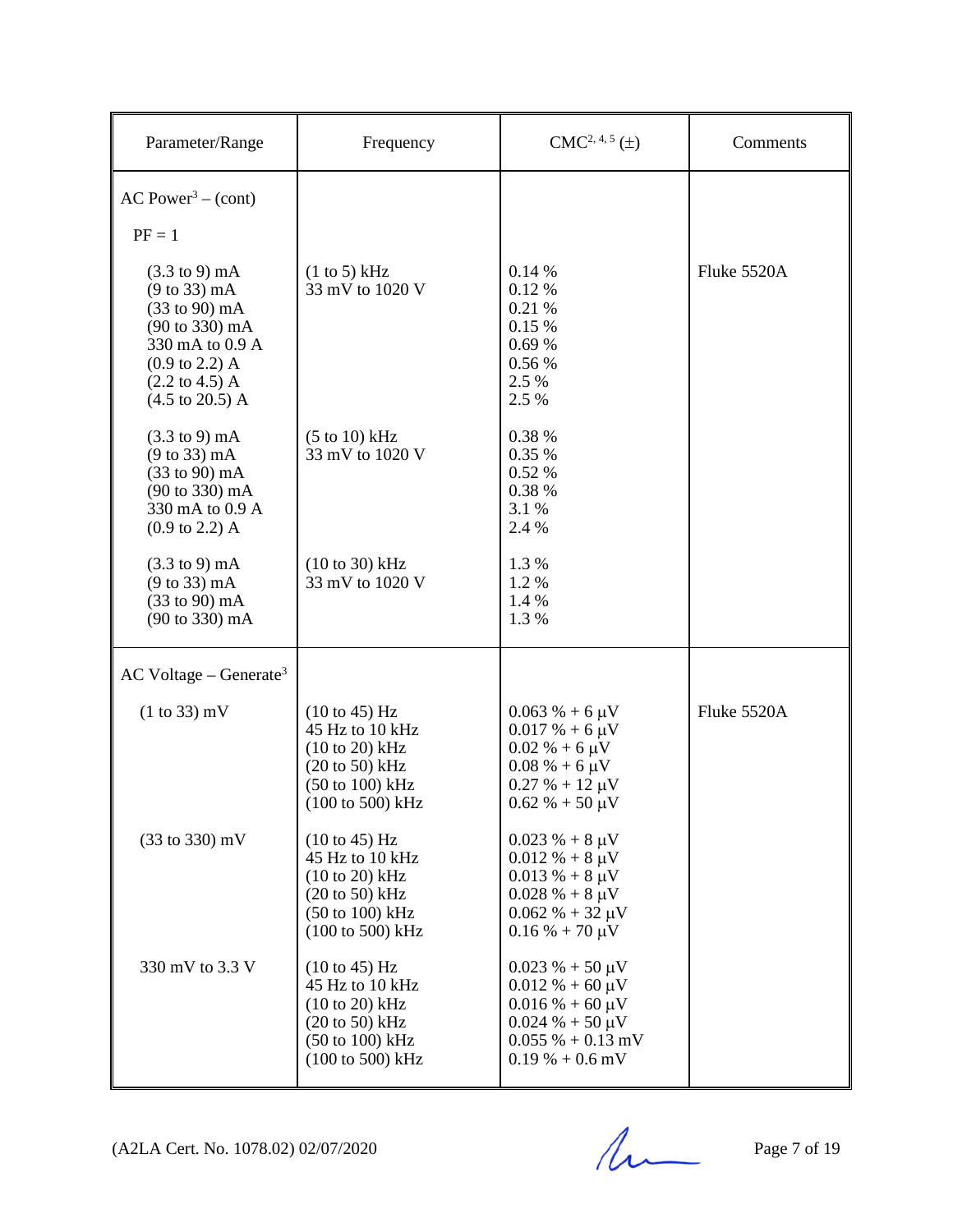| Parameter/Range                                | Frequency                                                                                                                                                 | $CMC2, 5(\pm)$                                                                                                                                                                                   | Comments        |
|------------------------------------------------|-----------------------------------------------------------------------------------------------------------------------------------------------------------|--------------------------------------------------------------------------------------------------------------------------------------------------------------------------------------------------|-----------------|
| $AC$ Voltage – Generate <sup>3</sup><br>(cont) |                                                                                                                                                           |                                                                                                                                                                                                  |                 |
| $(3.3 \text{ to } 33) \text{ V}$               | $(10 \text{ to } 45)$ Hz<br>45 Hz to 10 kHz<br>$(10 to 20)$ kHz<br>$(20 \text{ to } 50)$ kHz<br>(50 to 100) kHz                                           | $0.023\% + 0.65$ mV<br>$0.012 \% + 0.6$ mV<br>$0.019\% + 0.6$ mV<br>$0.028\% + 0.6$ mV<br>$0.072\% + 1.6$ mV                                                                                     | Fluke 5520A     |
| (33 to 330) V                                  | (10 to 45) Hz<br>45 Hz to 10 kHz<br>$(10 to 20)$ kHz<br>$(20 \text{ to } 50)$ kHz<br>(50 to 100) kHz                                                      | $0.015% + 2mV$<br>$0.016\% + 6$ mV<br>$0.02\% + 6$ mV<br>$0.026 % + 6 mV$<br>$0.16\% + 50$ mV                                                                                                    |                 |
| (330 to 1020) V                                | 45 Hz to 1 kHz<br>(1 to 5) kHz<br>$(5 \text{ to } 10) \text{ kHz}$                                                                                        | $0.024 % + 10 mV$<br>$0.02\% + 10\,\text{mV}$<br>$0.024 \% + 10$ mV                                                                                                                              |                 |
| $AC$ Voltage – Measure <sup>3</sup>            |                                                                                                                                                           |                                                                                                                                                                                                  |                 |
| $10 \text{ mV}$                                | (1 to 40) Hz<br>40 Hz to 1 kHz<br>$(1 to 20)$ kHz<br>$(20 \text{ to } 50)$ kHz<br>(50 to 100) kHz<br>(100 to 300) kHz                                     | $0.039\% + 3 \mu V$<br>$0.03 \% + 1.1 \mu V$<br>$0.039\% + 1.1 \mu V$<br>$0.12 \% + 1.1 \mu V$<br>$0.58 \% + 1.1 \mu V$<br>$4.6 \% + 2 \mu V$                                                    | <b>HP 3458A</b> |
| $100 \text{ mV}$                               | (1 to 40) Hz<br>40 Hz to 1 kHz<br>$(1 to 20)$ kHz<br>$(20 \text{ to } 50)$ kHz<br>(50 to 100) kHz<br>(100 to 300) kHz<br>300 kHz to 1 MHz<br>(1 to 2) MHz | $0.014 \% + 4 \mu V$<br>$0.012 \% + 2 \mu V$<br>$0.018 \% + 2 \mu V$<br>$0.031 \% + 2 \mu V$<br>$0.092 \% + 2 \mu V$<br>$0.34 \% + 10 \mu V$<br>$1.2\% + 10 \mu V$<br>$1.8\% + 10 \,\mu\text{V}$ |                 |

(A2LA Cert. No. 1078.02) 02/07/2020 Page 8 of 19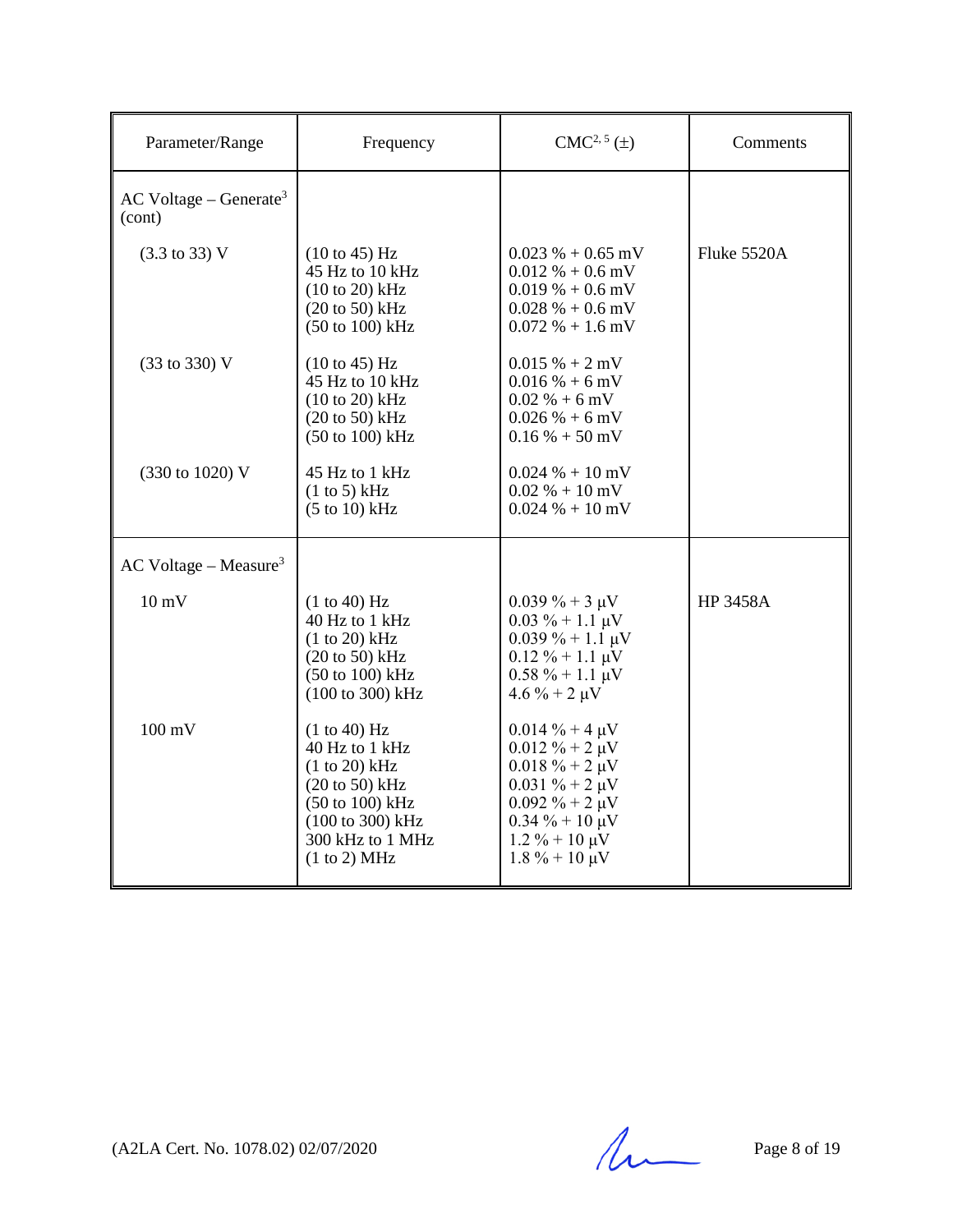| Parameter/Range                               | Frequency                                                                                                                                                                    | $CMC2, 5(\pm)$                                                                                                                                                                        | Comments        |
|-----------------------------------------------|------------------------------------------------------------------------------------------------------------------------------------------------------------------------------|---------------------------------------------------------------------------------------------------------------------------------------------------------------------------------------|-----------------|
| $AC$ Voltage – Measure <sup>3</sup><br>(cont) |                                                                                                                                                                              |                                                                                                                                                                                       |                 |
| 1 <sub>V</sub>                                | (1 to 40) Hz<br>40 Hz to 1 kHz<br>$(1 to 20)$ kHz<br>$(20 \text{ to } 50)$ kHz<br>$(50 \text{ to } 100) \text{ kHz}$<br>(100 to 300) kHz<br>300 kHz to 1 MHz<br>(1 to 2) MHz | $0.014\% + 40 \mu V$<br>$0.012 \% + 20 \mu V$<br>$0.018 \% + 20 \mu V$<br>$0.031 \% + 20 \mu V$<br>$0.092 \% + 20 \mu V$<br>$0.34 % + 0.1 mV$<br>$1.2 % + 0.1 mV$<br>$1.8\% + 0.1$ mV | <b>HP 3458A</b> |
| 10 V                                          | (1 to 40) Hz<br>40 Hz to 1 kHz<br>$(1 to 20)$ kHz<br>$(20 \text{ to } 50)$ kHz<br>$(50 \text{ to } 100) \text{ kHz}$<br>(100 to 300) kHz<br>300 kHz to 1 MHz<br>(1 to 2) MHz | $0.014\% + 0.4$ mV<br>$0.012\% + 0.2$ mV<br>$0.018\% + 0.2$ mV<br>$0.031\% + 0.2$ mV<br>$0.092\% + 0.2 \text{ mV}$<br>$0.34 % + 1 mV$<br>$1.2 % + 1 mV$<br>$1.8 \% + 1 mV$            |                 |
| 100 V                                         | (1 to 40) Hz<br>40 Hz to 1 kHz<br>$(1 to 20)$ kHz<br>$(20 \text{ to } 50)$ kHz<br>(50 to 100) kHz<br>(100 to 300) kHz<br>300 kHz to 1 MHz                                    | $0.025% + 4mV$<br>$0.025% + 2mV$<br>$0.025% + 2mV$<br>$0.04 % + 2 mV$<br>$0.14 % + 2 mV$<br>$0.46\% + 10\,\text{mV}$<br>$1.7\% + 10\,\mathrm{mV}$                                     |                 |
| 1000 V                                        | (1 to 40) Hz<br>40 Hz to 1 kHz<br>$(1 to 20)$ kHz<br>$(20 \text{ to } 50)$ kHz<br>$(50 \text{ to } 100) \text{ kHz}$                                                         | $0.047 \% + 40 mV$<br>$0.047 % + 20 mV$<br>$0.07 % + 20 mV$<br>$0.14\% + 20\,\text{mV}$<br>$0.34\% + 20\,\text{mV}$                                                                   |                 |

(A2LA Cert. No. 1078.02) 02/07/2020 Page 9 of 19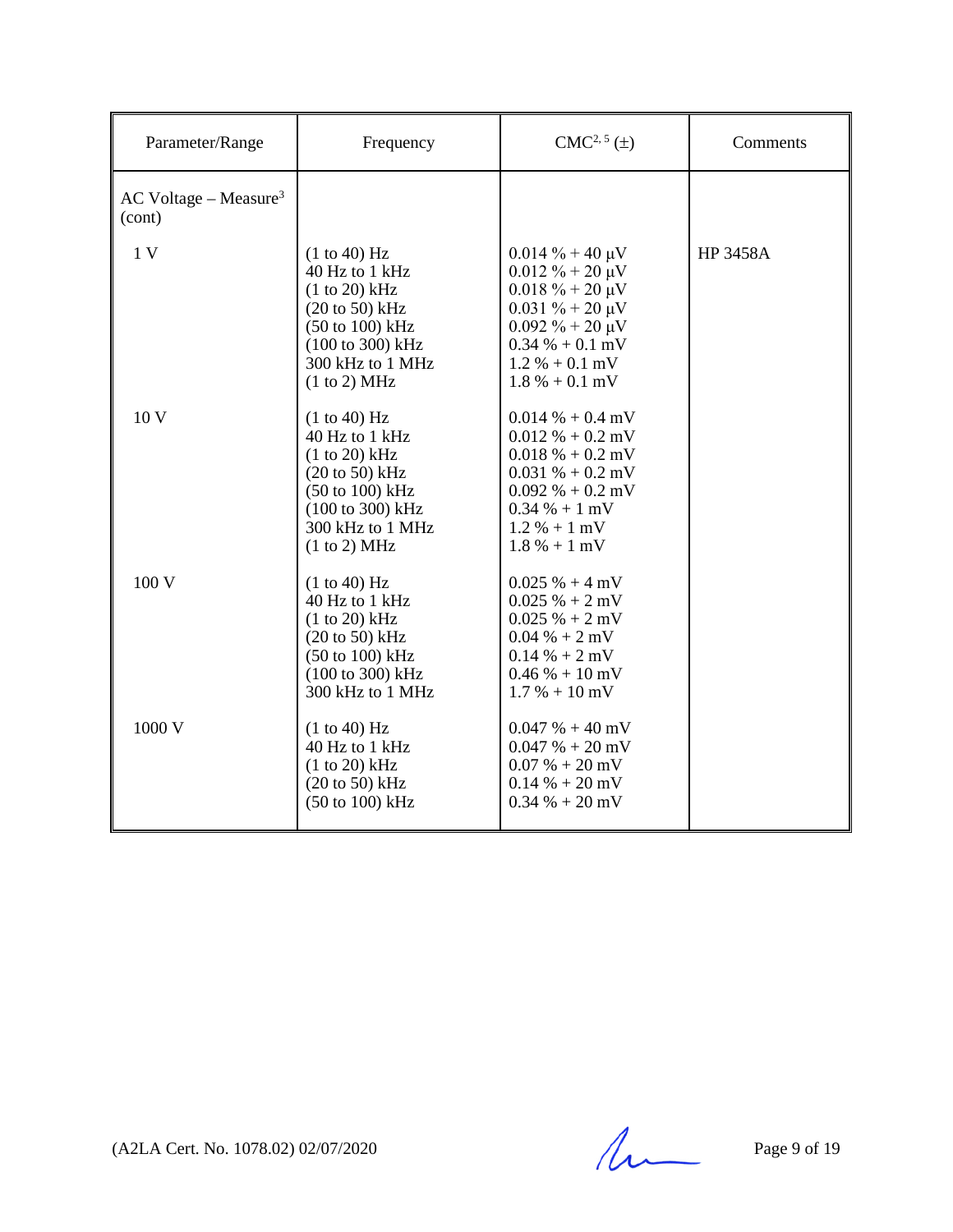| Parameter/Equipment                                   | Range                                                                                                                                                                                                                                                                                                                                                                                                                                                            | $CMC2, 4, 5(\pm)$                                                                                                                                                                                                                                                                                                     | Comments                                  |
|-------------------------------------------------------|------------------------------------------------------------------------------------------------------------------------------------------------------------------------------------------------------------------------------------------------------------------------------------------------------------------------------------------------------------------------------------------------------------------------------------------------------------------|-----------------------------------------------------------------------------------------------------------------------------------------------------------------------------------------------------------------------------------------------------------------------------------------------------------------------|-------------------------------------------|
| Capacitance – Generate <sup>3</sup>                   | $(0.19 \text{ to } 3.3) \text{ nF}$<br>$(3.3 \text{ to } 11) \text{ nF}$<br>$(11 \text{ to } 110) \text{ nF}$<br>$(110 \text{ to } 330) \text{ nF}$<br>330 nF to 1.1 µF<br>$(1.1 \text{ to } 3.3) \mu F$<br>$(3.3 \text{ to } 11) \mu F$<br>$(11 \text{ to } 33) \mu F$<br>$(33 \text{ to } 110) \,\mu\text{F}$<br>$(110 \text{ to } 330) \mu F$<br>330 µF to 1.1 mF<br>$(1.1 \text{ to } 3.3) \text{ mF}$<br>$(3.3 \text{ to } 11) \text{ mF}$<br>(11 to 33) mF | $0.5\% + 0.01$ nF<br>$0.25 \% + 0.01 nF$<br>$0.25 \% + 0.1 nF$<br>$0.25 \% + 0.3 nF$<br>$0.25% + 1nF$<br>$0.25 \% + 3 nF$<br>$0.25 \% + 10 nF$<br>$0.4 % + 30 nF$<br>$0.45% + 100$ nF<br>$0.45% + 300$ nF<br>$0.45 \% + 1 \mu F$<br>$0.45% + 3 \mu F$<br>$0.45% + 10 \mu F$<br>$0.75% + 30 \mu F$                     | Fluke 5520A                               |
| DC Current – Generate <sup>3</sup><br>DC Clamp Meters | (0 to 330) $\mu$ A<br>330 µA to 3.3 mA<br>$(3.3 \text{ to } 33) \text{ mA}$<br>(33 to 330) mA<br>330 mA to 1.1 A<br>$(1.1 \text{ to } 3.0)$ A<br>$(3 \text{ to } 11)$ A<br>$(11 \text{ to } 20.5)$ A<br>Up to 1 kA                                                                                                                                                                                                                                               | $0.012 % + 0.02 \mu A$<br>79 $\mu A/A + 0.05 \mu A$<br>$79 \mu A/A + 0.25 \mu A$<br>$79 \mu A/A + 2.5 \mu A$<br>$0.016\% + 40 \mu A$<br>$0.03 \% + 40 \mu A$<br>$0.04 % + 500 \mu A$<br>$0.078 \% + 750 \mu A$<br>0.34 %                                                                                              | Fluke 5520A<br>Fluke 5520A<br>w/5500 Coil |
| DC Current – Measure <sup>3</sup>                     | $100$ nA<br>100 nA to $1 \mu A$<br>$(1 \text{ to } 10) \mu A$<br>$(10 \text{ to } 100) \mu A$<br>$100 \mu A$ to $1 \mu A$<br>$(1 to 10)$ mA<br>$(10 to 100)$ mA<br>100 mA to 1 A<br>$(1 to 2)$ A<br>$(2 \text{ to } 10)$ A                                                                                                                                                                                                                                       | $52 \text{ mA/A} + 0.04 \text{ nA}$<br>$25 \text{ mA/A} + 0.04 \text{ nA}$<br>$25 \text{ mA/A} + 0.1 \text{ nA}$<br>$26 \text{ mA}/A + 0.8 \text{ nA}$<br>$27 \text{ mA/A} + 5 \text{ nA}$<br>$26 \text{ mA/A} + 50 \text{ nA}$<br>$42 \text{ mA}/A + 0.5 \text{ mA}$<br>$0.013\% + 10 \text{ mA}$<br>0.15 %<br>0.19% | <b>HP 3458A</b><br>Fluke 8845A            |
| DC High Voltage -<br>Measure <sup>3</sup>             | $(1 \text{ to } 2)$ kV<br>$(2 \text{ to } 20)$ kV                                                                                                                                                                                                                                                                                                                                                                                                                | $0.05\% + 0.023\%$ rng<br>$0.46\% + 0.12\%$ rng                                                                                                                                                                                                                                                                       | Vitrek 4620B                              |

 $(A2LA$  Cert. No. 1078.02) 02/07/2020 Page 10 of 19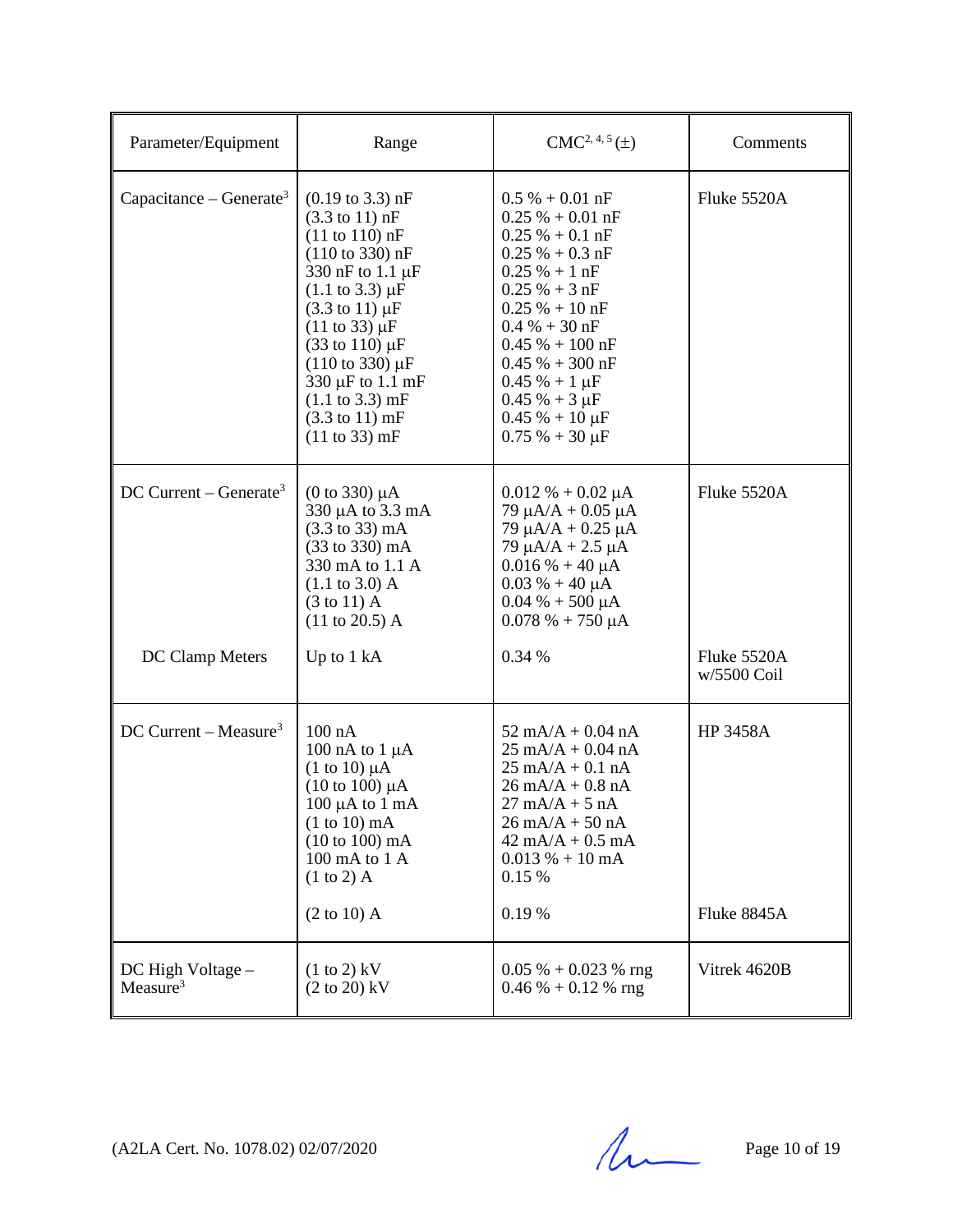| Parameter/Equipment                                 | Range                                                                                                                                                  | $CMC2, 4, 5(\pm)$                                                                                                                              | Comments        |
|-----------------------------------------------------|--------------------------------------------------------------------------------------------------------------------------------------------------------|------------------------------------------------------------------------------------------------------------------------------------------------|-----------------|
| DC Power – Generate <sup>3</sup><br>33 mV to 1020 V | 330 µA to 1.1 A<br>$(1.1 \text{ to } 3)$ A<br>$(3 \text{ to } 11)$ A<br>$(11 \text{ to } 20.5)$ A                                                      | 0.068%<br>0.070 %<br>0.095%<br>0.12 %                                                                                                          | Fluke 5520A     |
| $DC$ Voltage – Generate <sup>3</sup>                | $(0 \text{ to } 330) \mu V$<br>330 µV to 3.3 V<br>$(3.3 \text{ to } 33) \text{ V}$<br>(33 to 330) V<br>(330 to 1000) V                                 | $16 \mu V + 1 \mu V$<br>9.1 μV/V + 2 μV<br>$11 \mu V/V + 20 \mu V$<br>$15 \mu V/V + 150 \mu V$<br>$15 \mu V/V + 1500 \mu V$                    | Fluke 5520A     |
| DC Voltage - Measure <sup>3</sup>                   | Up to $100 \text{ mV}$<br>100 mV to 1 V<br>(1 to 10) V<br>(10 to 100) V<br>$(100 \text{ to } 1000) \text{ V}$                                          | $9.6 \mu V/V + 0.23 \mu V$<br>6.1 $\mu$ V/V + 0.25 $\mu$ V<br>$5.6 \mu V/V + 1 \mu V$<br>$7.4 \mu V/V + 25 \mu V$<br>$7.6 \mu V/V + 100 \mu V$ | <b>HP 3458A</b> |
| <b>Electrical Simulation of</b><br>$RTDs^3$ –       |                                                                                                                                                        |                                                                                                                                                |                 |
| Pt 385, 100 $\Omega$                                | $(-200 \text{ to } 0)$ °C<br>(0 to 100) $^{\circ}$ C<br>$(100 \text{ to } 300)$ °C<br>(300 to 400) °C<br>(400 to 630) °C<br>$(630 \text{ to } 800)$ °C | 0.05 °C<br>$0.07$ °C<br>$0.09$ °C<br>$0.1 \text{ }^{\circ}C$<br>$0.12$ °C<br>$0.23$ °C                                                         | Fluke 5520A     |
| Pt 3926, 100 Ω                                      | $(-200 \text{ to } 0)$ °C<br>(0 to 100) $\mathrm{C}$<br>$(100 \text{ to } 300)$ °C<br>(300 to 400) °C<br>(400 to 630) °C                               | 0.05 °C<br>0.07 °C<br>$0.09$ °C<br>$0.1 \text{ }^{\circ}C$<br>$0.12$ °C                                                                        |                 |
| PtNi 385, 120 $\Omega$                              | $(-80 \text{ to } 100)$ °C<br>$(100 \text{ to } 260)$ °C                                                                                               | 0.08 °C<br>$0.14$ °C                                                                                                                           |                 |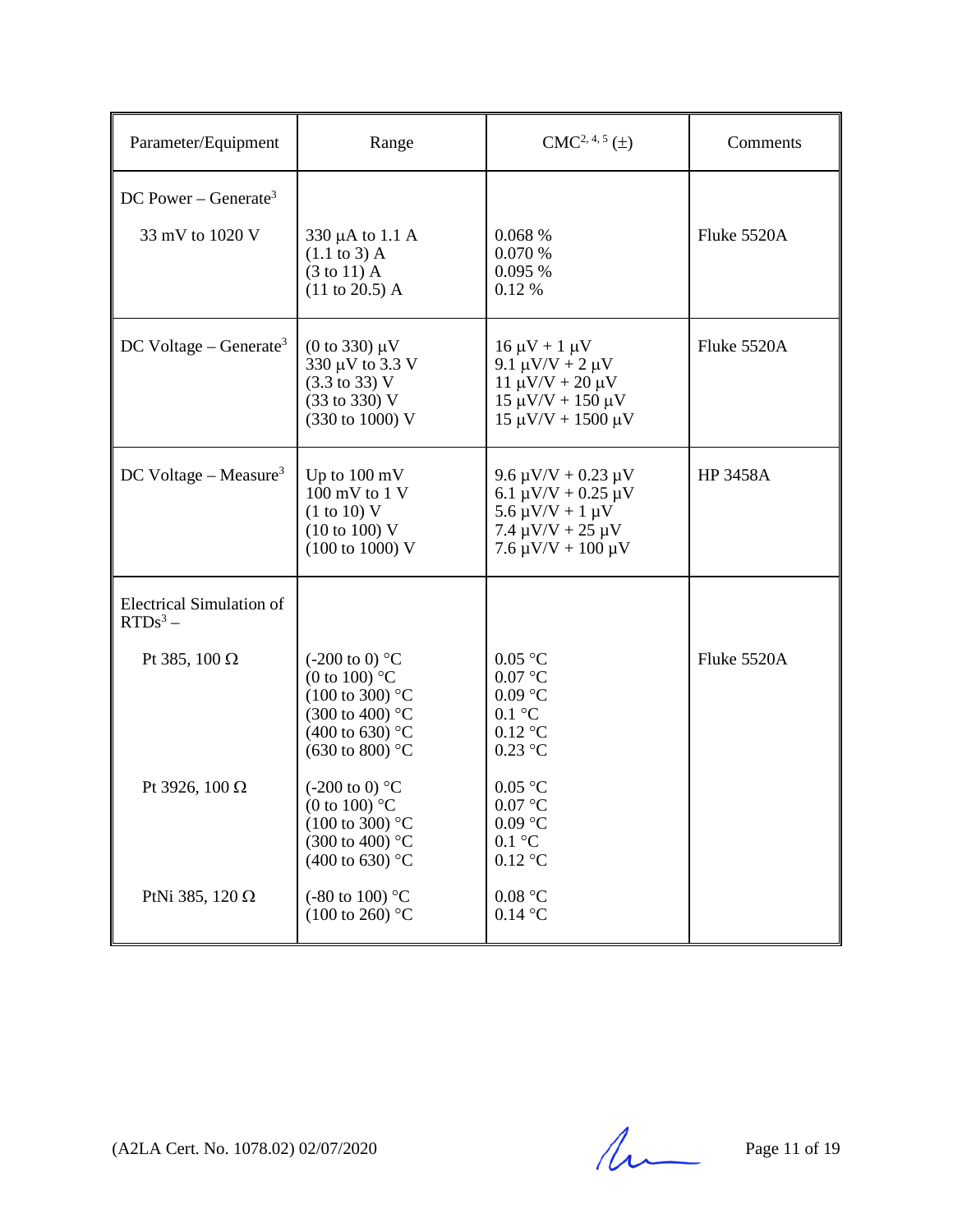| Parameter/Equipment                                            | Range                                                                                                                                                                                                                                     | $CMC2, 5(\pm)$                                                                                             | Comments    |
|----------------------------------------------------------------|-------------------------------------------------------------------------------------------------------------------------------------------------------------------------------------------------------------------------------------------|------------------------------------------------------------------------------------------------------------|-------------|
| <b>Electrical Simulation of</b><br>$RTDs3 - (cont)$            |                                                                                                                                                                                                                                           |                                                                                                            |             |
| Pt 385, 200 Ω                                                  | $(-200 \text{ to } 100)$ °C<br>$(100 \text{ to } 260)$ °C<br>$(260 \text{ to } 300)$ °C<br>$(300 \text{ to } 400)$ °C<br>(400 to 600) $^{\circ}$ C<br>$(600 \text{ to } 630)$ °C                                                          | $0.04$ °C<br>$0.05\ ^{\circ}\textrm{C}$<br>$0.12$ °C<br>$0.13$ °C<br>$0.14$ °C<br>0.16 °C                  | Fluke 5520A |
| Pt 385, 500 $\Omega$                                           | $(-200 \text{ to } -80)$ °C<br>$(-80 \text{ to } 100)$ °C<br>$(100 \text{ to } 260)$ °C<br>(260 to 400) $^{\circ}$ C<br>(400 to 600) $^{\circ}$ C<br>$(600 \text{ to } 630)$ °C                                                           | $0.04$ °C<br>$0.05$ °C<br>$0.06\,^{\circ}\mathrm{C}$<br>0.08 °C<br>$0.09\ ^{\circ}\textrm{C}$<br>$0.11$ °C |             |
| Pt 385, 1000 Ω                                                 | $(-200 \text{ to } 0)$ °C<br>$(100 \text{ to } 260)$ °C<br>$(260 \text{ to } 300)$ °C<br>$(300 \text{ to } 600)$ °C<br>$(600 \text{ to } 630)$ °C                                                                                         | $0.03$ °C<br>$0.04$ °C<br>$0.05\ ^{\circ}\textrm{C}$<br>$0.06\,^{\circ}\mathrm{C}$<br>$0.07$ °C            |             |
| Pt 3916, 100 Ω                                                 | $(-200 \text{ to } -190)$ °C<br>$(-190 \text{ to } -80)$ °C<br>$(-80 \text{ to } 0)$ °C<br>(0 to 100) $^{\circ}$ C<br>$(100 \text{ to } 260)$ °C<br>$(260 \text{ to } 300)$ °C<br>$(300 \text{ to } 400)$ °C<br>(400 to 600) $^{\circ}$ C | $0.23$ °C<br>$0.25$ °C<br>$0.04$ °C<br>$0.05$ °C<br>0.06 °C<br>0.07 °C<br>0.08 °C<br>$0.09$ °C             |             |
| <b>Electrical Simulation of</b><br>Thermocouple <sup>3</sup> – |                                                                                                                                                                                                                                           |                                                                                                            |             |
| Type E                                                         | $(-250 \text{ to } -100)$ °C<br>$(-100 \text{ to } 650)$ °C<br>(650 to 1000) °C                                                                                                                                                           | 0.5 °C<br>0.16 °C<br>$0.21$ °C                                                                             | Fluke 5520A |
| Type J                                                         | $(-210 \text{ to } -100)$ °C<br>$(-100 \text{ to } 760)$ °C<br>(760 to 1200) °C                                                                                                                                                           | 0.28 °C<br>0.17 °C<br>$0.23$ °C                                                                            |             |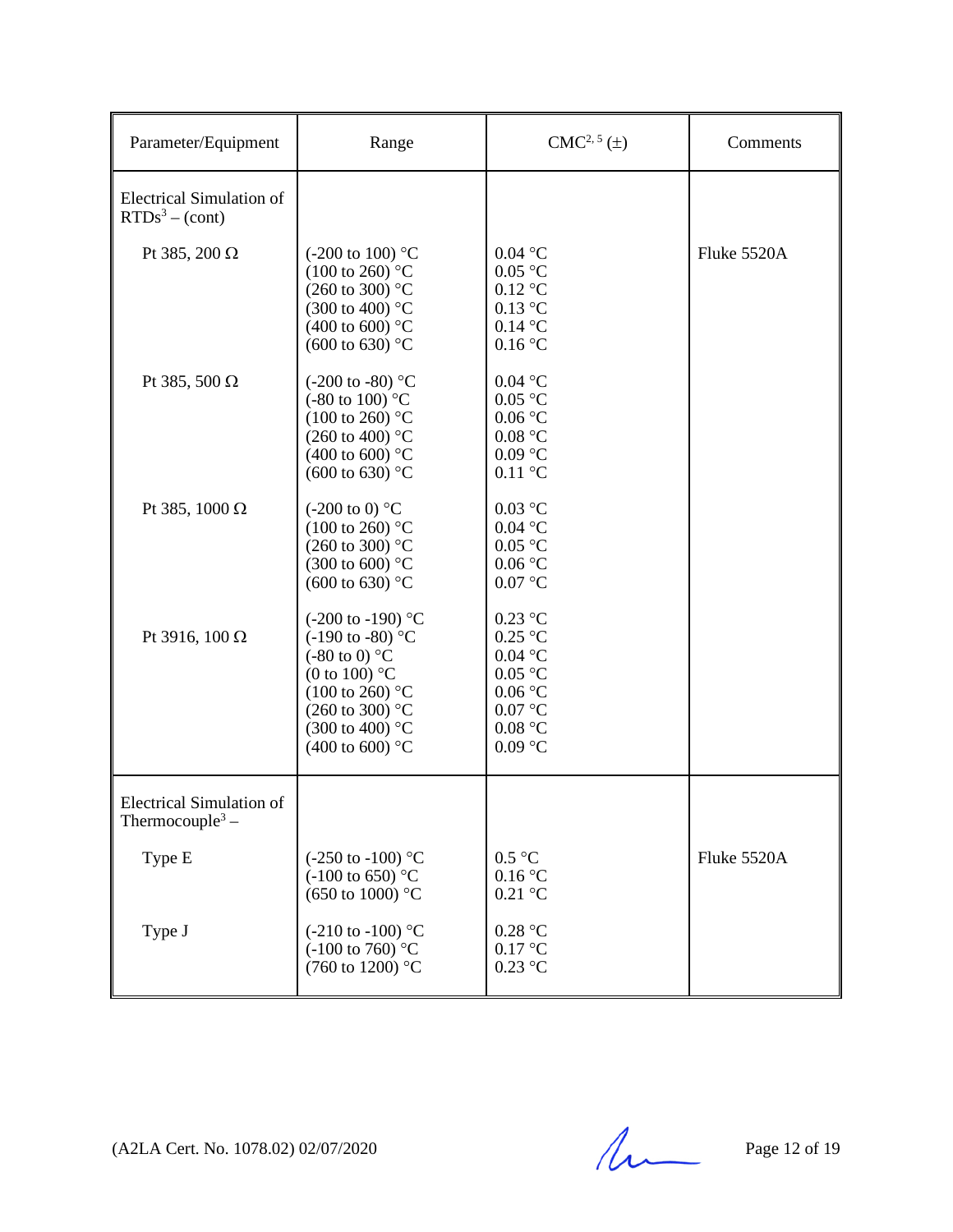| Parameter/Equipment                                                   | Range                                                                                                          | $CMC2, 5(\pm)$                                                                               | Comments                                       |
|-----------------------------------------------------------------------|----------------------------------------------------------------------------------------------------------------|----------------------------------------------------------------------------------------------|------------------------------------------------|
| <b>Electrical Simulation of</b><br>Thermocouple <sup>3</sup> – (cont) |                                                                                                                |                                                                                              |                                                |
| Type K                                                                | $(-200 \text{ to } -100)$ °C<br>$(-100 \text{ to } 120)$ °C<br>(120 to 1000) C<br>$(1000 \text{ to } 1372)$ °C | $0.34$ °C<br>0.18 °C<br>0.26 °C<br>0.4 °C                                                    | Fluke 5520A                                    |
| Type S                                                                | (0 to 250) $^{\circ}$ C<br>$(250 \text{ to } 1400)$ °C<br>$(1400 \text{ to } 1767)$ °C                         | 0.47 °C<br>$0.37$ °C<br>0.46 °C                                                              |                                                |
| Type T                                                                | $(-250 \text{ to } -150)$ °C<br>$(-150 \text{ to } 0)$ °C<br>(0 to 400) $^{\circ}$ C                           | $0.63$ °C<br>$0.24$ °C<br>0.15 °C                                                            |                                                |
| Oscilloscope Calibration <sup>3</sup> –                               |                                                                                                                |                                                                                              |                                                |
| Squarewave Signal<br>$50 \Omega$ at 1 kHz Source                      | $\pm$ 1 mV to 6.6 V <sub>p-p</sub>                                                                             | $0.28 \% + 40 \mu V$                                                                         | Fluke<br>5520A/SC1100                          |
| Squarewave Signal<br>$1 M\Omega$ at 1 kHz Source                      | $\pm$ 1 mV to 130 V <sub>p-p</sub>                                                                             | $0.12 \% + 40 \mu V$                                                                         |                                                |
| Leveled Sine Wave<br>Amplitude -<br>Range: 5 mV to 5.5 $V_{p-p}$      | 50 kHz reference<br>50 kHz to 100 MHz<br>(100 to 300) MHz<br>(300 to 600) MHz                                  | $2 \% + 300 \mu V$<br>$3.5% + 300 \mu V$<br>$4\% + 300 \,\mu V$<br>$6\% + 300 \,\mu V$       |                                                |
| Range: $4 \text{ mV}$ to $3.5 \text{ V}_{p-p}$                        | (600 to 1100) MHz                                                                                              | $7% + 300 \mu V$                                                                             |                                                |
| Leveled Sine Wave<br>Flatness (Relative to 50<br>$kHz$ )              | 50 kHz to 100 MHz<br>(100 to 300) MHz<br>(300 to 600) MHz<br>(600 to 1100) MHz                                 | $1.5\% + 100 \,\mu\text{V}$<br>$2 \% + 100 \mu V$<br>$4\% + 100 \,\mu V$<br>$5% + 100 \mu V$ |                                                |
| Time Marker into 50 $\Omega$<br>Generate and Measure                  | 5 s to 50 ms<br>$20 \text{ ms}$ to $1 \text{ ns}$                                                              | $(26 + t \cdot 1000)$ parts in 10 <sup>6</sup><br>2.6 parts in $106$                         | $t =$ seconds<br>Fluke 5520A/<br><b>SC1100</b> |
| <b>Rise Time</b>                                                      | $\leq 300 \text{ ps}$                                                                                          | $+0$ /-100 ps                                                                                |                                                |

(A2LA Cert. No. 1078.02) 02/07/2020 Page 13 of 19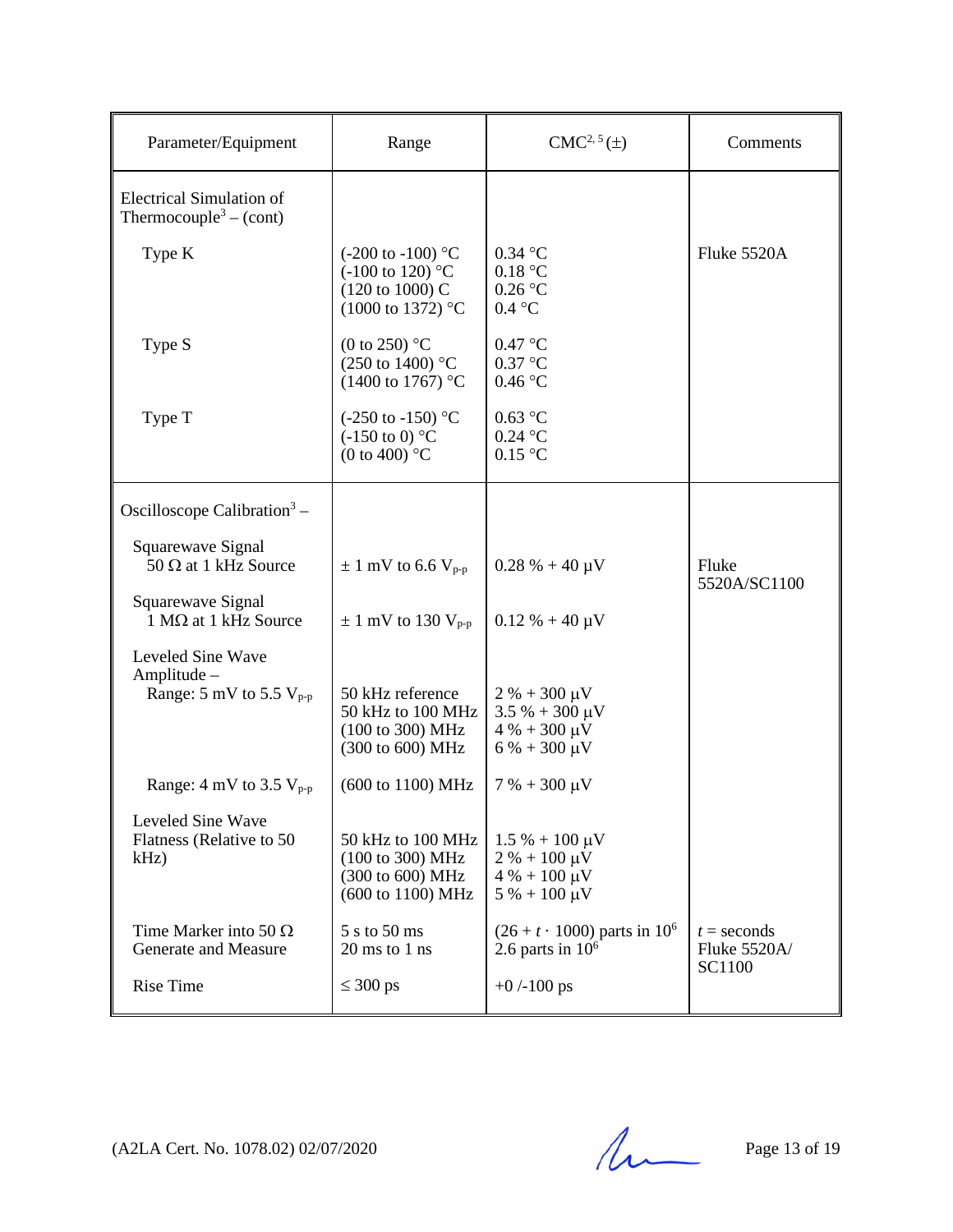| Parameter/Equipment                | Range                                                                                                                                                                                                                                                                                                                                                                                                                                                                                                                                                                                                                                                                      | $CMC2, 5(\pm)$                                                                                                                                                                                                                                                                                                                                                                                                                                                                                                                                                                                                                      | Comments         |
|------------------------------------|----------------------------------------------------------------------------------------------------------------------------------------------------------------------------------------------------------------------------------------------------------------------------------------------------------------------------------------------------------------------------------------------------------------------------------------------------------------------------------------------------------------------------------------------------------------------------------------------------------------------------------------------------------------------------|-------------------------------------------------------------------------------------------------------------------------------------------------------------------------------------------------------------------------------------------------------------------------------------------------------------------------------------------------------------------------------------------------------------------------------------------------------------------------------------------------------------------------------------------------------------------------------------------------------------------------------------|------------------|
| Resistance – Generate <sup>3</sup> | $(0 \text{ to } 11) \Omega$<br>$(11 \text{ to } 33) \Omega$<br>$(33 \text{ to } 110) \Omega$<br>$(110 \text{ to } 330) \Omega$<br>$(330 \text{ to } 1100) \Omega$<br>$(1.1 \text{ to } 3.3) \text{ k}\Omega$<br>$(3.3 \text{ to } 11) \text{ k}\Omega$<br>$(11 \text{ to } 33) \text{ k}\Omega$<br>$(33 \text{ to } 110) \text{ k}\Omega$<br>$(110 \text{ to } 330) \text{ k}\Omega$<br>$(330)$ to 1100) kΩ<br>$(1.1 \text{ to } 3.3) \text{ M}\Omega$<br>$(3.3 \text{ to } 11) \text{ M}\Omega$<br>$(11 \text{ to } 33) \text{ M}\Omega$<br>$(33 \text{ to } 110) \text{ M}\Omega$<br>$(110 \text{ to } 330) \text{ M}\Omega$<br>$(330 \text{ to } 1100) \text{ M}\Omega$ | $34 \mu\Omega/\Omega + 0.001 \Omega$<br>$30 \mu\Omega/\Omega + 0.015 \Omega$<br>$25 \mu\Omega/\Omega + 0.015 \Omega$<br>$27 \mu\Omega/\Omega + 0.02 \Omega$<br>$24 \mu\Omega/\Omega + 0.02 \Omega$<br>$25 \mu\Omega/\Omega + 0.2 \Omega$<br>$24 \mu\Omega/\Omega + 0.1 \Omega$<br>$24 \mu\Omega/\Omega + 1 \Omega$<br>$24 \mu\Omega/\Omega + 1 \Omega$<br>$31 \mu\Omega/\Omega + 10 \Omega$<br>$28 \mu\Omega/\Omega + 10 \Omega$<br>$47 \mu\Omega/\Omega + 0.15 \text{ k}\Omega$<br>$0.011 \% + 0.25 k\Omega$<br>$0.02\% + 2.5 \text{ k}\Omega$<br>$0.039\% + 3 k\Omega$<br>$0.24 % + 0.1 M\Omega$<br>$1.2\% + 0.5 \text{ M}\Omega$ | Fluke 5520A      |
| Resistance – Generate              | (1 to 999) $\text{M}\Omega$<br>$(1 \text{ to } 9.9)$ GQ<br>(10 to 100) $G\Omega$                                                                                                                                                                                                                                                                                                                                                                                                                                                                                                                                                                                           | $0.13 \% + 550 k\Omega$<br>$0.50\% + 130\,\mathrm{k}\Omega$<br>$1.0\% + 7.5\ M\Omega$                                                                                                                                                                                                                                                                                                                                                                                                                                                                                                                                               | Decade resistors |
| Resistance – Measure <sup>3</sup>  | (0 to 10) $\Omega$<br>$(10 \text{ to } 100) \Omega$<br>$100 \Omega$ to $1 \text{ k}\Omega$<br>$(1 \text{ to } 10) \text{ k}\Omega$<br>$(10 \text{ to } 100) \text{ k}\Omega$<br>$100 \text{ k}\Omega$ to $1 \text{ M}\Omega$<br>$(1 \text{ to } 10) \text{ M}\Omega$<br>$(10 \text{ to } 100) \text{ M}\Omega$<br>100 MΩ to 1 GΩ                                                                                                                                                                                                                                                                                                                                           | 19 μ $\Omega/\Omega$ + 50 μ $\Omega$<br>$14 \mu\Omega/\Omega + 0.05 \text{ m}\Omega$<br>$12 \mu\Omega/\Omega + 0.5 \text{ mA}$<br>$12 \mu\Omega/\Omega + 5 \mu\Omega$<br>$12 \mu\Omega/\Omega + 50 \text{ mA}$<br>$17 \mu\Omega/\Omega + 2 \Omega$<br>59 μ $\Omega/\Omega$ + 100 Ω<br>$0.058 \% + 1 k\Omega$<br>$0.58 \% + 10 k\Omega$                                                                                                                                                                                                                                                                                              | <b>HP 3458A</b>  |

 $(A2LA$  Cert. No. 1078.02) 02/07/2020 Page 14 of 19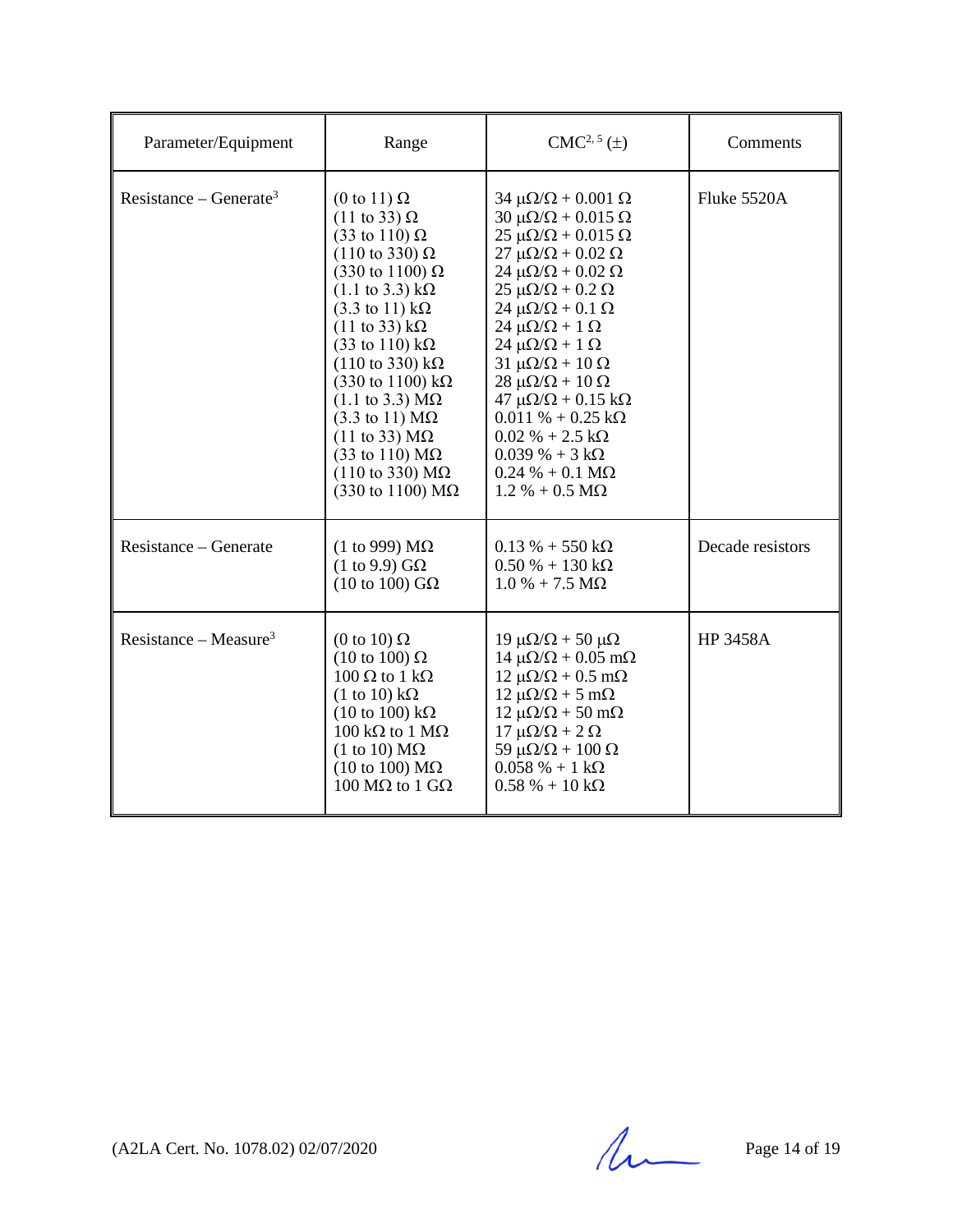## III. Mechanical

| Parameter/Equipment                                                                                               | Range                                                                                                                                                                                 | $CMC2, 4, 6(\pm)$                                                                                                                                                                                                      | Comments        |
|-------------------------------------------------------------------------------------------------------------------|---------------------------------------------------------------------------------------------------------------------------------------------------------------------------------------|------------------------------------------------------------------------------------------------------------------------------------------------------------------------------------------------------------------------|-----------------|
| Force <sup>3</sup> – Measuring<br>Equipment                                                                       | $(0 to 250)$ lbf                                                                                                                                                                      | $0.12 \% + 0.6R$                                                                                                                                                                                                       | Deadweights     |
| <b>Indirect Verification of</b><br>Rockwell Hardness and<br>Rockwell Superficial<br>Hardness Testers <sup>3</sup> | HRA:<br>Low<br>Mid<br>High<br>HRBW:<br>Low<br>Mid<br>High<br>HRC:<br>Low<br>Mid<br>High<br>HREW:<br>Low<br>Mid<br>High<br><b>HR15N:</b><br>Low<br>Mid<br>High<br><b>HR30N:</b><br>Low | 0.29 HRA<br>0.56 HRA<br>0.24 HRA<br>0.94 HRBW<br>0.69 HRBW<br>0.62 HRBW<br>0.78 HRC<br>0.92 HRC<br>0.39 HRC<br>0.92 HREW<br><b>1.1 HREW</b><br><b>0.89 HREW</b><br>0.76 HR15N<br>0.75 HR15N<br>1.0 HR15N<br>0.55 HR30N | <b>ASTM E18</b> |
|                                                                                                                   | Mid<br>High                                                                                                                                                                           | 0.48 HR30N<br>0.46 HR30N                                                                                                                                                                                               |                 |

(A2LA Cert. No. 1078.02) 02/07/2020 Page 15 of 19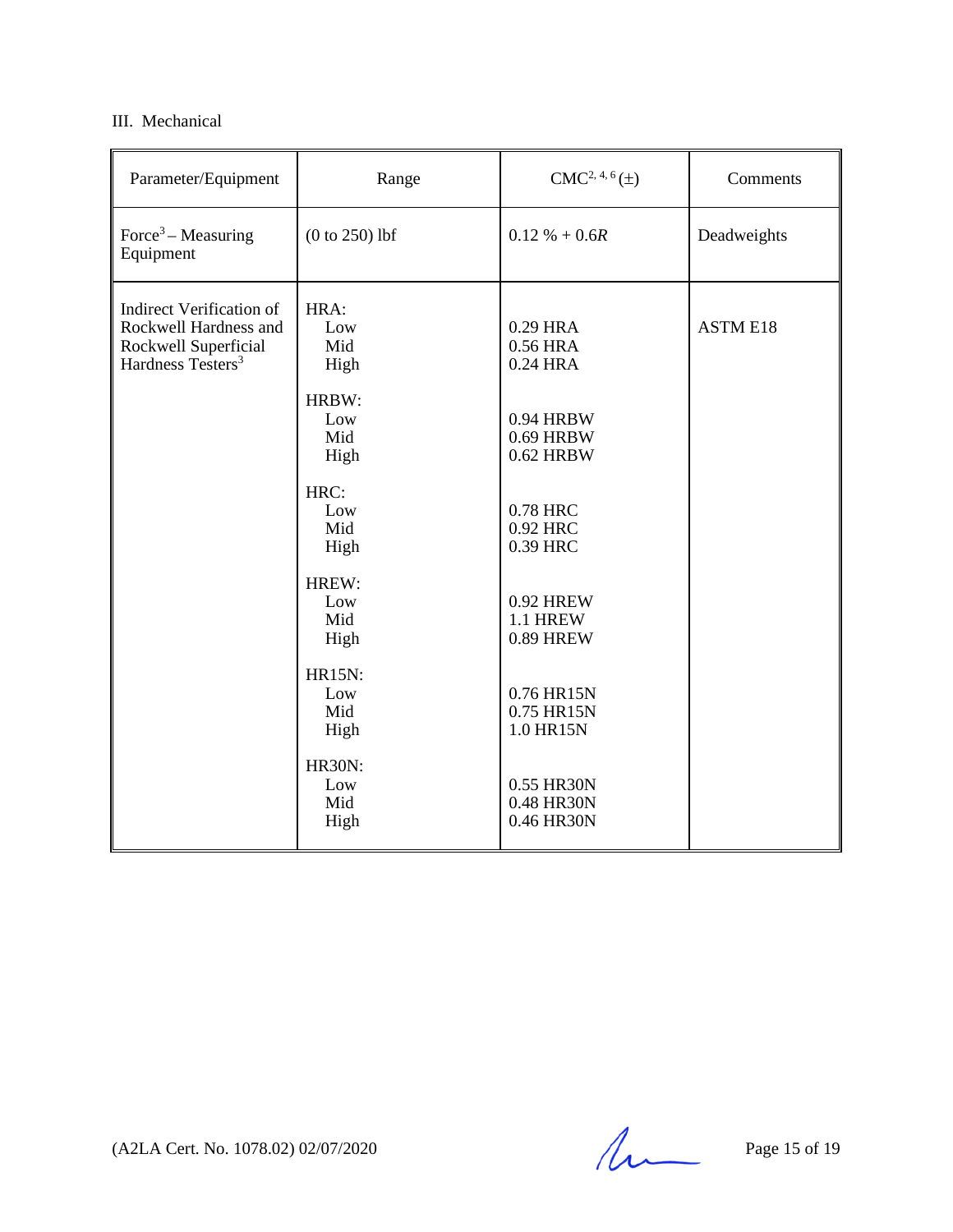| Parameter/Equipment                                                                                                      | Range                                                                                                                                                                                                             | $CMC2, 6(\pm)$                                                                               | Comments        |
|--------------------------------------------------------------------------------------------------------------------------|-------------------------------------------------------------------------------------------------------------------------------------------------------------------------------------------------------------------|----------------------------------------------------------------------------------------------|-----------------|
| <b>Indirect Verification of</b><br>Rockwell Hardness and<br>Rockwell Superficial<br>Hardness Testers <sup>3</sup> (cont) | <b>HR45N:</b><br>Low<br>Mid<br>High                                                                                                                                                                               | 0.68 HR45N<br>0.72 HR45N<br>0.66 HR45N                                                       | <b>ASTM E18</b> |
|                                                                                                                          | HR15TW:<br>Low<br>Mid<br>High                                                                                                                                                                                     | 0.79 HR15TW<br>0.52 HR15TW<br>0.61 HR15TW                                                    |                 |
|                                                                                                                          | HR30TW:<br>Low<br>Mid<br>High                                                                                                                                                                                     | 0.70 HR30TW<br>0.61 HR30TW<br>0.42 HR30TW                                                    |                 |
|                                                                                                                          | HR45TW:<br>Low<br>Mid<br>High                                                                                                                                                                                     | 0.98 HR45TW<br>0.78 HR45TW<br>0.81 HR45TW                                                    |                 |
| Mass                                                                                                                     | 1 mg to 300 g<br>$(>300 \text{ to } 500) \text{ g}$<br>$($ >500 to 1000) g<br>$(>1000$ to 4989) g<br>(>4989 to 9177) g<br>$( > 9177$ to 11 191) g                                                                 | $0.0058$ g<br>$0.0071$ g<br>$0.0082$ g<br>$0.012$ g<br>$0.015$ g<br>$0.021$ g                | By comparison   |
| Pressure-<br>Measuring Equipment <sup>3</sup>                                                                            |                                                                                                                                                                                                                   |                                                                                              |                 |
| Pneumatic                                                                                                                | Up to $10$ in $H_2O$<br>$(>10 \text{ to } 200) \text{ in}H_2O$                                                                                                                                                    | $0.0078$ in $H_2O$<br>$0.14$ in $H_2O$                                                       | Ashcroft ASQ-1  |
|                                                                                                                          | $(0.5 \text{ to } 30) \text{ psia}$<br>$(30 \text{ to } 60)$ psia<br>$(60 \text{ to } 100) \text{ psia}$<br>$(100 \text{ to } 300) \text{ psia}$<br>$(300 \text{ to } 600) \text{ psia}$<br>(600 to 1000) psia    | $0.0042$ psia<br>$0.084$ psia<br>$0.014$ psia<br>$0.042$ psia<br>$0.083$ psia<br>$0.14$ psia | DHI PPC 2       |
|                                                                                                                          | $(0.5 \text{ to } 30)$ psig<br>$(30 \text{ to } 60)$ psig<br>$(60 \text{ to } 100)$ psig<br>$(100 \text{ to } 300) \text{ psia}$<br>$(300 \text{ to } 600) \text{ psig}$<br>$(600 \text{ to } 1000) \text{ psig}$ | $0.0059$ psig<br>$0.012$ psig<br>$0.02$ psig<br>$0.059$ psig<br>$0.12$ psig<br>$0.2$ psig    |                 |

(A2LA Cert. No. 1078.02) 02/07/2020 Page 16 of 19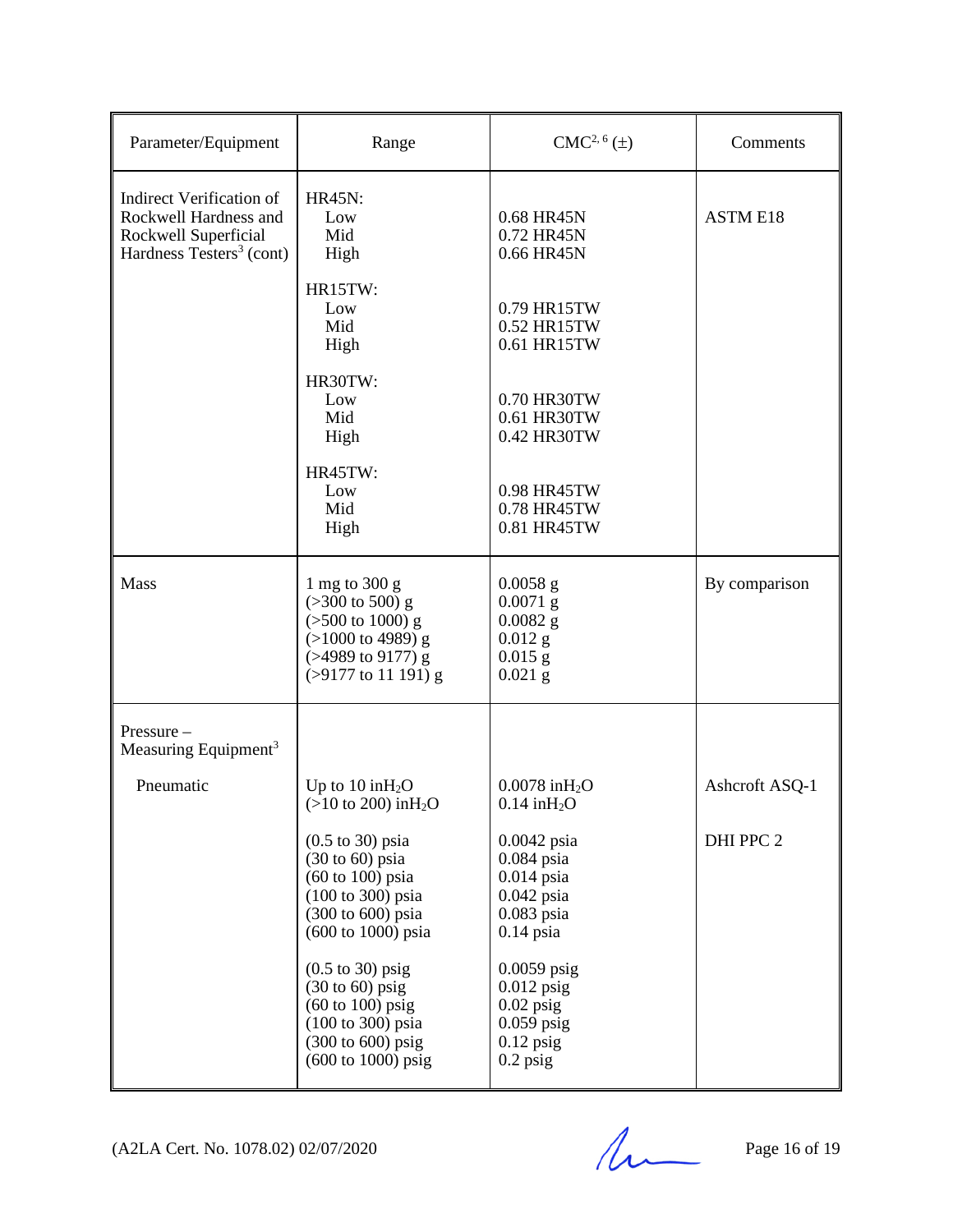| Parameter/Equipment                                     | Range                                                                                      | $CMC2, 4, 6(\pm)$                                                              | Comments           |
|---------------------------------------------------------|--------------------------------------------------------------------------------------------|--------------------------------------------------------------------------------|--------------------|
| Pressure-<br>Measuring Equipment <sup>3</sup><br>(cont) |                                                                                            |                                                                                |                    |
| Hydraulic                                               | Up to 5000 psig<br>$(5000 \text{ to } 10\,000) \text{ psig}$                               | 5.8 psig<br>12 psig                                                            | Druck DPI610       |
|                                                         | Up to $30000$ psig                                                                         | 35 psig                                                                        | Additel 681        |
| Scales <sup>3</sup>                                     | $(50 \text{ to } 100)$ lb<br>$(100 \text{ to } 750)$ lb                                    | $0.04$ lb + $0.6R$<br>$0.09$ lb + $0.6R$                                       | Class F weights    |
| Scales/Balances <sup>3</sup>                            | $(1 to 162)$ mg<br>162 mg to $400 g$<br>$(1 to 50)$ lb                                     | $0.26$ mg<br>$2.6$ mg<br>$0.0028$ <sub>lb</sub>                                | Class S1 weights   |
| $Scales3 - Proportional$<br>Testing                     | (750 to 1500) lb<br>$(1500 \text{ to } 3000)$ lb<br>(3000 to 4500) lb<br>(4500 to 6000) lb | $0.41$ lb + $0.6R$<br>$0.81$ lb + $0.6R$<br>$1.3$ lb + 0.6R<br>$1.7$ lb + 0.6R | Class F weights    |
| Tachometers <sup>3</sup> –                              |                                                                                            |                                                                                |                    |
| Photo                                                   | Up to 100 000 rpm                                                                          | 0.8R                                                                           | Function generator |
| Torque - Measuring<br>Equipment                         | $(0.1 \text{ to } 1000) \text{ ft·lbf}$                                                    | $0.1 \% + 0.6R$                                                                | Class F weights    |
| Torque - Measure<br>$W$ renches <sup>3</sup>            | $(0 to 1000)$ ft $\cdot$ lbf<br>$(0 to 1200)$ in lbf                                       | $0.62 \% + 0.12$ ft lbf<br>$0.7\% + 1.1$ in lbf                                | Torque calibrator  |

# IV. Thermodynamics

| Parameter/Equipment       | Range                      | $CMC2, 6(\pm)$ | Comments         |
|---------------------------|----------------------------|----------------|------------------|
| $\parallel$ Temperature – | $(-30 \text{ to } 139)$ °C | $0.081$ °C     | Drywell and SPRT |
| <b>Measuring Devices</b>  | $(140 \text{ to } 660)$ °C | $0.25$ °C      |                  |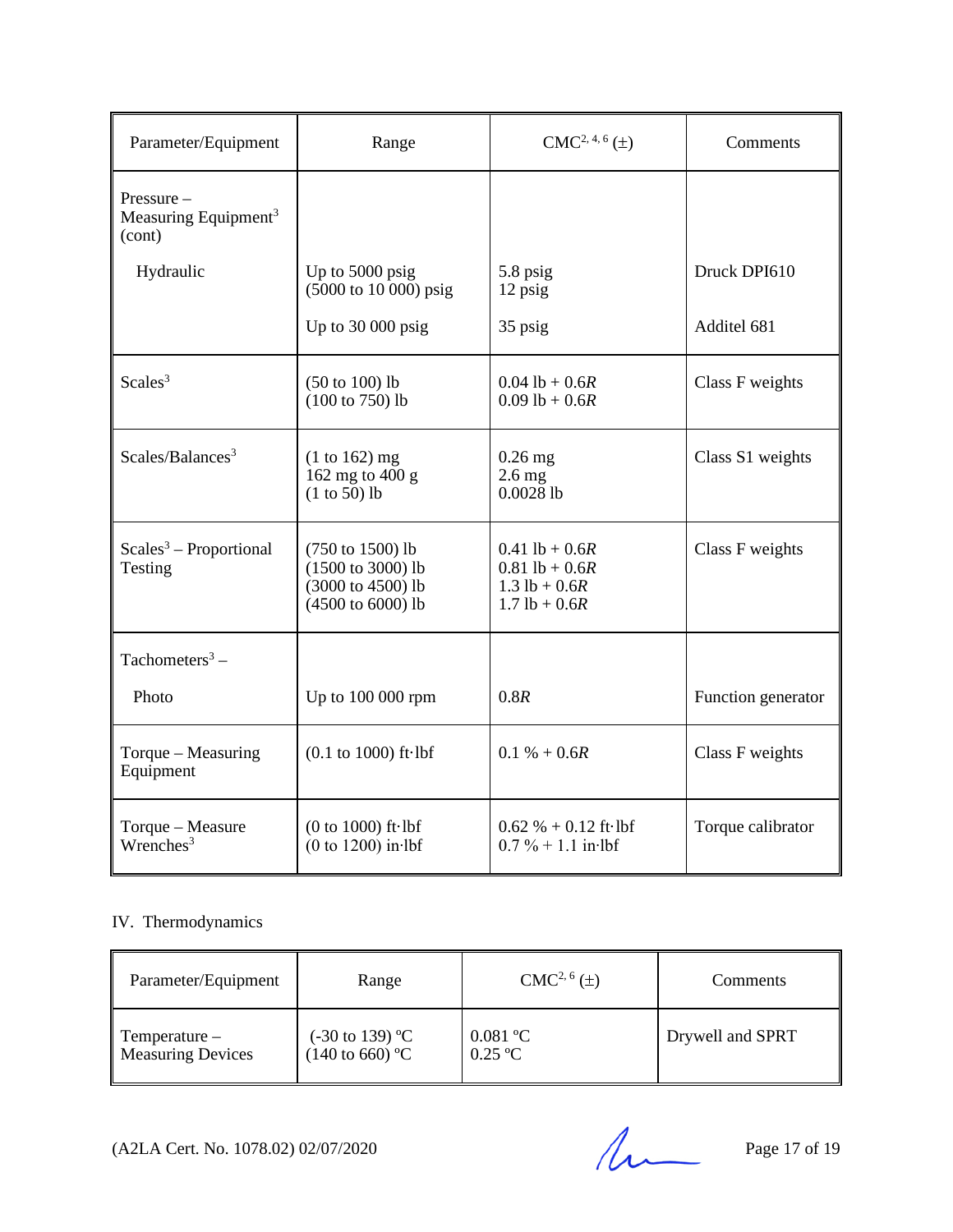| Parameter/Equipment                           | Range          | $CMC2, 6(\pm)$ | <b>Comments</b>             |
|-----------------------------------------------|----------------|----------------|-----------------------------|
| Relative Humidity $-$<br>Measure <sup>3</sup> | (0 to 90) % RH | 1.2 % RH       | Vaisala<br>hygrometer/probe |

## V. Time & Frequency

| Parameter/Equipment                | Range                              | $CMC2, 6(\pm)$                                    | Comments                                                 |
|------------------------------------|------------------------------------|---------------------------------------------------|----------------------------------------------------------|
| Frequency – Measuring<br>Equipment | $0.1$ Hz to 3 GHz<br><b>10 MHz</b> | $180$ pHz/Hz + $12$ pHz<br>1 part in $10^9$ Hz/Hz | GPS, frequency counter<br>Agilent Z3801A GPS<br>receiver |
| Frequency – Measure <sup>3</sup>   | $0.1$ Hz to 3 GHz                  | $0.22 \mu$ Hz/Hz + 1.4 $\mu$ Hz                   | Frequency counter                                        |
| Stop Watches and<br><b>Timers</b>  | Up to $24 \text{ hr}$              | $28 \text{ ms} + 0.18 \text{ ms/s}$               | Functional generator<br>and frequency counter            |

<sup>1</sup> This laboratory offers commercial calibration service and field calibration service.

<sup>2</sup> Calibration and Measurement Capability Uncertainty (CMC) is the smallest uncertainty of measurement that a laboratory can achieve within its scope of accreditation when performing more or less routine calibrations of nearly ideal measurement standards or nearly ideal measuring equipment. CMCs represent expanded uncertainties expressed at approximately the 95 % level of confidence, usually using a coverage factor of  $k = 2$ . The actual measurement uncertainty of a specific calibration performed by the laboratory may be greater than the CMC due to the behavior of the customer's device and to influences from the circumstances of the specific calibration.

<sup>3</sup> Field calibration service is available for this calibration and this laboratory meets A2LA *R104 – General Requirements: Accreditation of Field Testing and Field Calibration Laboratories* for these calibrations. Please note the actual measurement uncertainties achievable on a customer's site can normally be expected to be larger than the CMC found on the A2LA Scope. Allowance must be made for aspects such as the environment at the place of calibration and for other possible adverse effects such as those caused by transportation of the calibration equipment. The usual allowance for the actual uncertainty introduced by the item being calibrated, (e.g. resolution) must also be considered and this, on its own, could result in the actual measurement uncertainty achievable on a customer's site being larger than the CMC.

 $4 \text{ In the statement of CMC, } L \text{ is the linear displacement in inches; } R \text{ is the resolution of the unit under test; }$ *D* is the linear displacement in inches; percentages are to be read as percent of reading, unless noted otherwise.

(A2LA Cert. No. 1078.02) 02/07/2020 Page 18 of 19

\_\_\_\_\_\_\_\_\_\_\_\_\_\_\_\_\_\_\_\_\_\_\_\_\_\_\_\_\_\_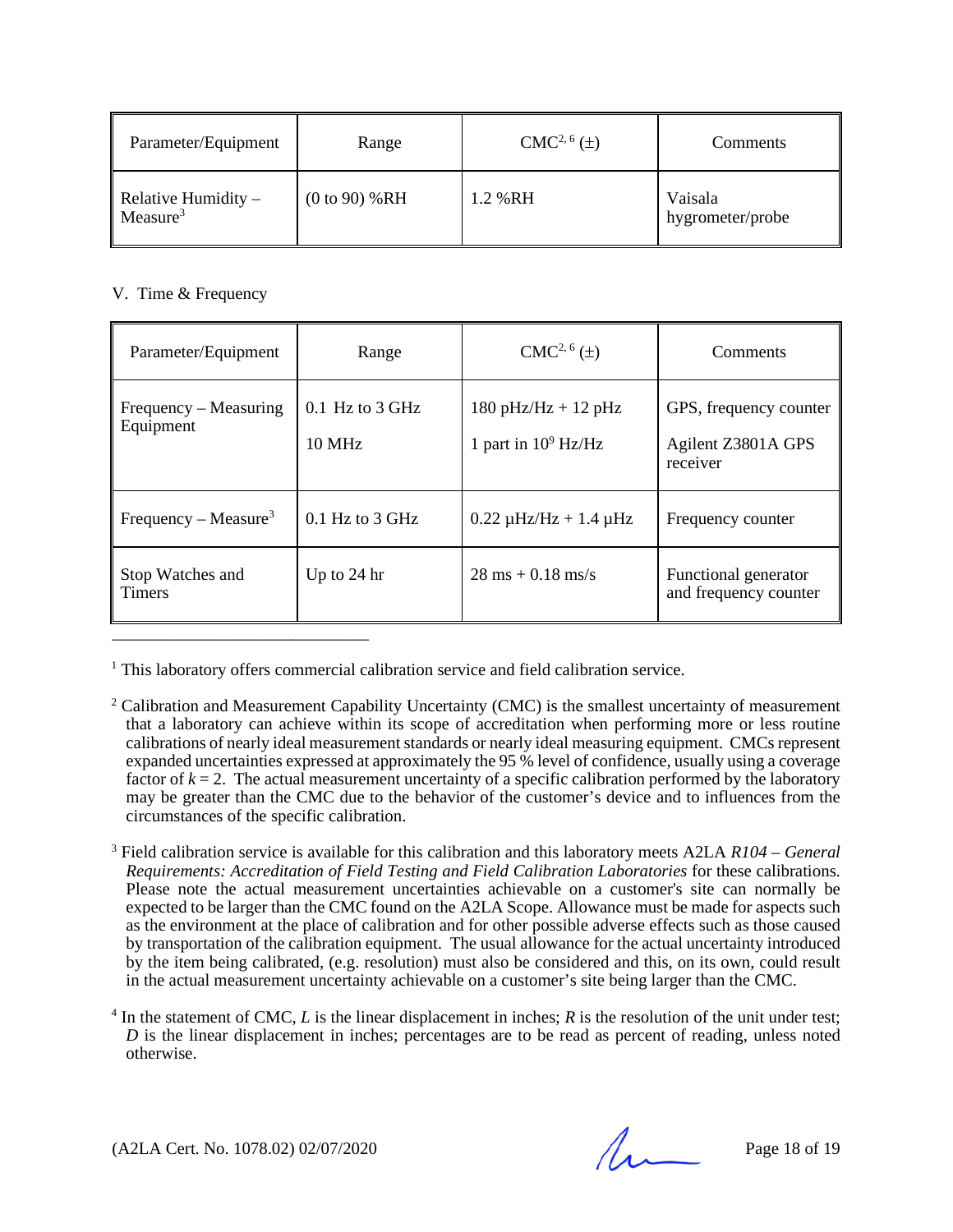- <sup>5</sup> The stated measured values are determined using the indicated instrument (see Comments). This capability is suitable for the calibration of the devices intended to measure or generate the measured value in the ranges indicated. CMC's are expressed as either a specific value that covers the full range or as a percent or fraction of the reading plus a fixed floor specification.
- <sup>6</sup> The type of instrument or material being calibrated is defined by the parameter. This indicates the laboratory is capable of calibrating instruments that measure or generate the values in the ranges indicated for the listed measurement parameter.

<sup>7</sup> This scope meets A2LA's P112 *Flexible Scope Policy.*

(A2LA Cert. No. 1078.02) 02/07/2020 Page 19 of 19